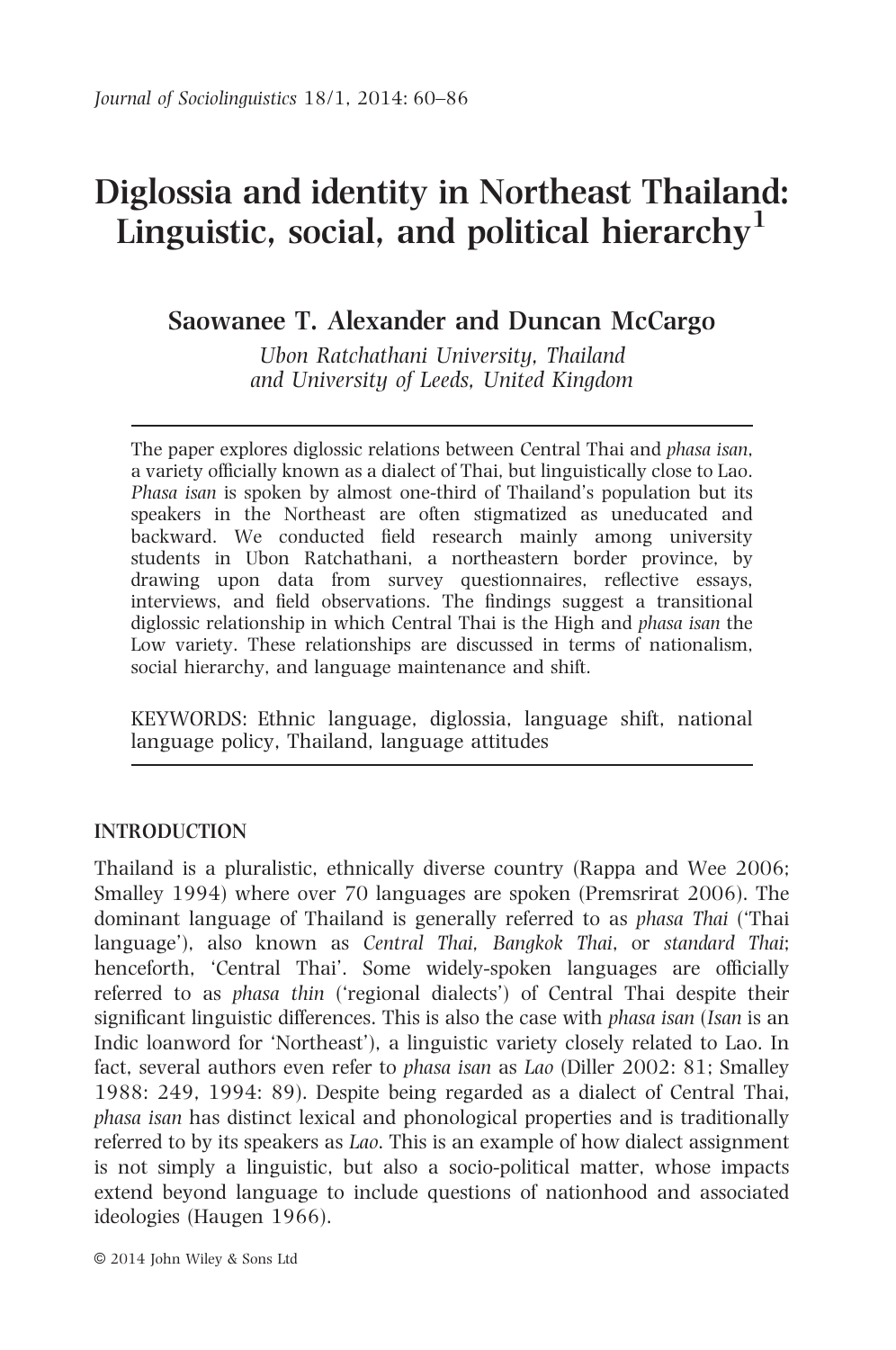Phasa isan is spoken predominantly but not exclusively in Northeast Thailand. According to the 2010 national census, there are about 19 million residents of Isan, 28.8 percent of the population (National Census Bureau 2010). At a conservative estimate (there are no official figures), at least 80 percent of the Isan population, or 15.9 million people, speak the language. The Northeast region, also called Isan, has become more politically active as evident in recent struggles for democracy in Thailand. It was a stronghold of the 2010 anti-government 'red shirt' protest movement (Thabchumpon and McCargo 2011). Home to more voters than other regions, Isan holds significant political power in Thai parliamentary politics and since 2001 has shown consistently strong support for parties aligned with controversial former Prime Minister Thaksin Shinawatra.

Due to its ever-growing sociopolitical significance, the region has seen renewed scholarly interest from different perspectives (e.g. Elinoff 2012; Glassman 2010; Streckfuss 2012). To our knowledge, no recent research has been conducted on sociolinguistic dimensions of the region. Northeasterners' recent political struggles prompted a revisit of the vexed question of regional identity in this Lao-dominant but multiethnic region (Wongthes 2000). The primary goal of this paper is thus to explore the notion of Isan-ness as reflected in language use within the region. We conducted field research in Ubon Ratchathani province to examine language attitudes about phasa isan and Central Thai and how they motivate speakers' language choices. Sharing a common border with Laos and Cambodia, the province has a long history of rebellion (Wiphakpochanakit 2003[1970]). Ubon Ratchathani is predominantly inhabited by phasa isan speakers with some stateless ethnic Lao borderland dwellers (Thaweesit 2009). We acknowledge the complexity of the term identity (see Bucholtz and Hall 2004). For the purpose of this research, the term identity refers to what Tracy (2002: 18) called master identity, an identity associated with a person's ethnicity, gender, national and regional origin, that also constitutes social groups or categories with which individuals identify themselves (Tajfel and Turner 1986).

#### ISAN INFERIORITY

In many ways, economically-deprived Isan is considered lower in status than other regions of Thailand; its inhabitants are often disdained as ban nok ('country bumpkins'), socio-economically backward, unsophisticated, or downright stupid. Inferiority, both perceived and constructed, is partly a product of the region's earlier history with Bangkok. Historically, the region had strong cultural ties with Laos and was only linked to Siam (the premodern kingdom of Thailand) as a vassal state (Winichakul 1997). In 1899, the region was officially named 'Isan' after King Rama V ordered extensive centralized bureaucratic reforms to shape the sense of being a modern state in response to the threat of Western colonization (Wongthes 2000). Today,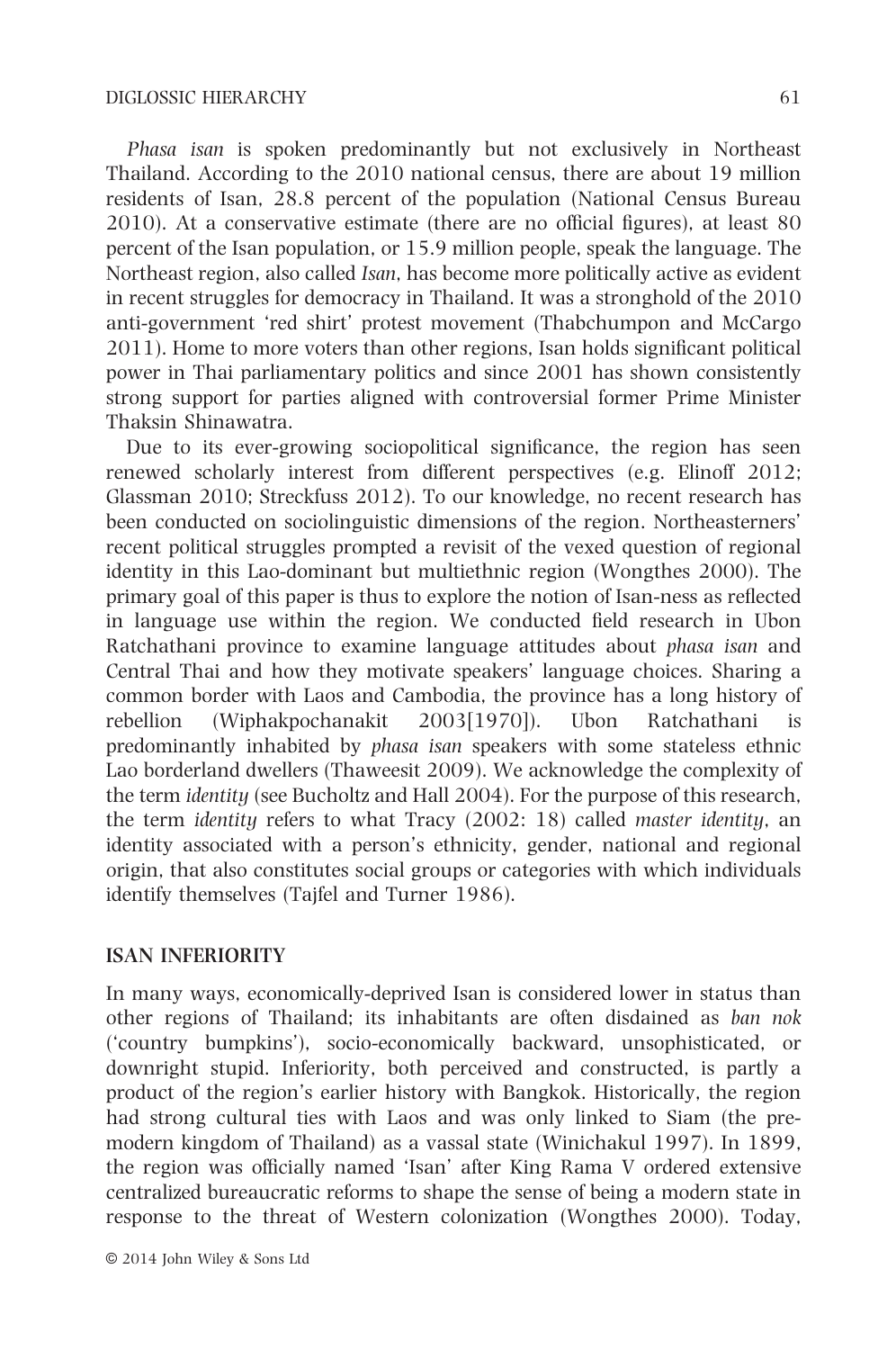sociocultural contact with Laos still exists through the influx of Laotian migrant workers, especially in border provinces such as Ubon Ratchathani; this contact makes khon isan more aware of any differences between them and Laotian citizens.

Isan is a casualty of the country's longstanding centralization policy that favors the growth of Bangkok, the capital city and center of power and development (Brown 1994; London 1977). The Isan way of life for a long time remained highly dependent on subsistence farming; greater economic development only came during the time of the Vietnam War (Kislenko 2004). A variety of terms have been used to describe the troubled and unequal relations between Bangkok and the Northeast: these include parasitism (London 1977: 58), regional inequality (Feeny 2003: 37) and internal colonialism (Brown 1994: 159). Problematic relations between Bangkok and the Northeast are also rooted in an entrenched socio-cultural divide. Testimonies by northeasterners and third-party observers confirmed deeply ingrained Bangkokian attitudes of condescension, which have persisted to the present day (Draper 2010; Hesse-Swain 2011; Textor 1961). In her ethnographic study Hesse-Swain (2011) found that the sense of ethnic inferiority is reflected in the perception of beauty in mainstream youth media. Informants in the study, who were Isan teenagers, often expressed that na lao ('Lao faces') did not have a place in the mainstream media industry except for comic roles portraying Isan people as 'ignorant, silly and clownish' (Hesse-Swain 2011: 102), further accentuating the sense of inferiority. The word Lao is a common slang term among Thai speakers, especially teenagers, suggesting not only intellectual backwardness but also physical unattractiveness.

# THE RISE OF NATIONAL LANGUAGE VIS-A-VIS THE SUPPRESSION OF LINGUISTIC OTHERS

Prior to 1939, the country now known as Thailand went by the name of Siam. Siam was a multicultural polity where the existence of different ethnicities was widely acknowledged (Reynolds 2002; Streckfuss 2012), but after the name change to Thailand, such cultural heterogeneity became less and less visible, as did ethnic languages. The name change reflected state attempts to make these peoples develop a sense of nationhood by reducing cultural diversity (Barme 1993; Laungaramsri 2003). The Central Thai language has been promoted by its association with the Nation-Religion-King trinity (see Rappa and Wee 2006 for further discussion). Subsequently, systematic efforts have been made to maintain its status as a symbol of national identity (see also Liu and Ricks 2012).

Thai nationalism engendered the notion of Thai-ness, a fuzzy construct largely defined by its opposite – otherness, which is deemed a threat to the nation (Winichakul 1997: 3–6). Thai-ness centers around kingship and Buddhism, which perpetuate hierarchical social relationships (Sattayanurak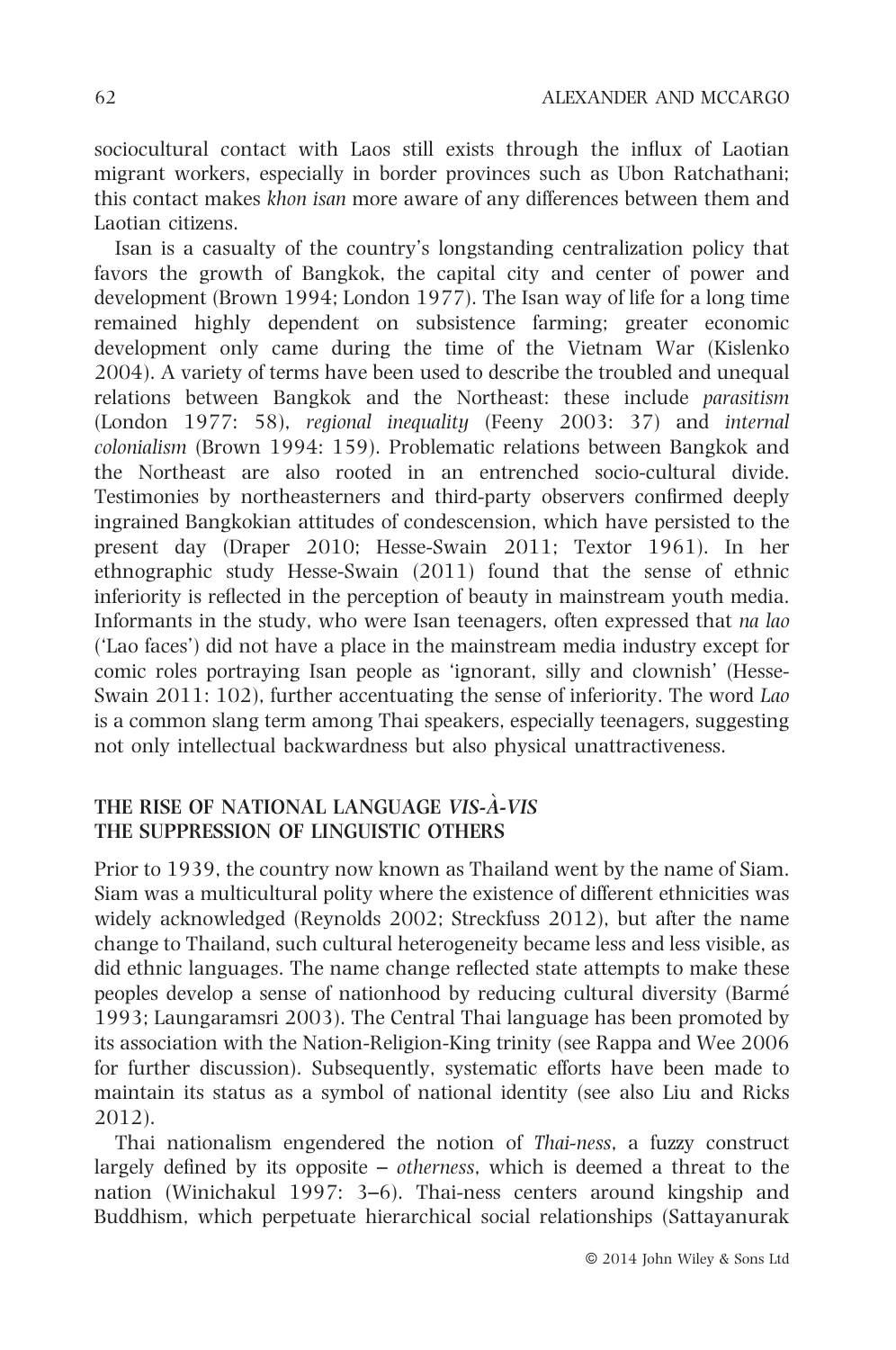2005). The process of making Central Thai, a symbol of Thai-ness, into a national language spanned decades and was never openly acknowledged in any of the country's eighteen constitutions. Early attempts included issuing laws which encouraged the use of Thai scripts to record Buddhist teachings at the expense of local scripts (Tiyavanich 1997), as well as cultural mandates promoting Central Thai during military rule (Reynolds 2002). Subsequent moves included the promulgation of laws and the establishment of state agencies to promote and maintain the status of Thai as a national language (Rappa and Wee 2006), notably the Ministry of Education.

Building and maintaining Thai national identity sometimes involved denigrating non-mainstream cultures by accusing them of posing so-called 'national threats' (Laungaramsri 2003). State actions take a variety of forms, ranging from referring to local language varieties as mere 'dialects' of Central Thai to coining words that single out and stigmatize highland dwellers as narcotic drug producers or communists. Laungaramsri further observed that nationalist policies which Thailand/Siam adopted during the nation-building period have succeeded in homogenizing ethnicities throughout the country (see also Streckfuss 2012). Consequently, 'non-Thai languages have been made subordinate to Thai and have no official recognition' (Laungaramsri 2003: 161). Not only do other languages lack recognition, they have been made 'un-Thai' and thus a threat to national identity. Furthermore, making Central Thai the sole official medium of instruction is a direct repression of non-standard languages. Through a centralized national education policy, Central Thai has become a vehicle for nationalist ideologies prescribing moral standards and responsibilities for Thai citizens (Barme 1993). Where suppression of regional languages involves such coercion that it produces deep resentment, serious consequences may follow.

A case in point is the sense of cultural hegemony felt by Malay-speaking Muslims who live in Thailand's southern border provinces. Scupin has argued:

It appears that the Thai elite is involved in re-appropriating these traditional conceptions of hierarchy and status, including the honorifics and deference gestures and tying them to a nationalistic 'Thai' cultural identity to provide the basis for a new hegemony. (1988: 342)

While observing that Thailand has officially adopted a policy of cultural pluralism, Connors (2009) notes that the refusal to recognize Patani Malay, the majority language in the southern border provinces, fuels resentment and social exclusion.

Despite certain pockets of resistance, the success of the Thai nationalist discourse has been overwhelming. As a result of the rigorous attempts to instill Thai-ness, Central Thai has become 'the de facto official and national language' (Kosonen 2009: 33). Only recently did the state finally begin supporting efforts to revitalize minority languages (see Premsrirat 2008). Although it is the first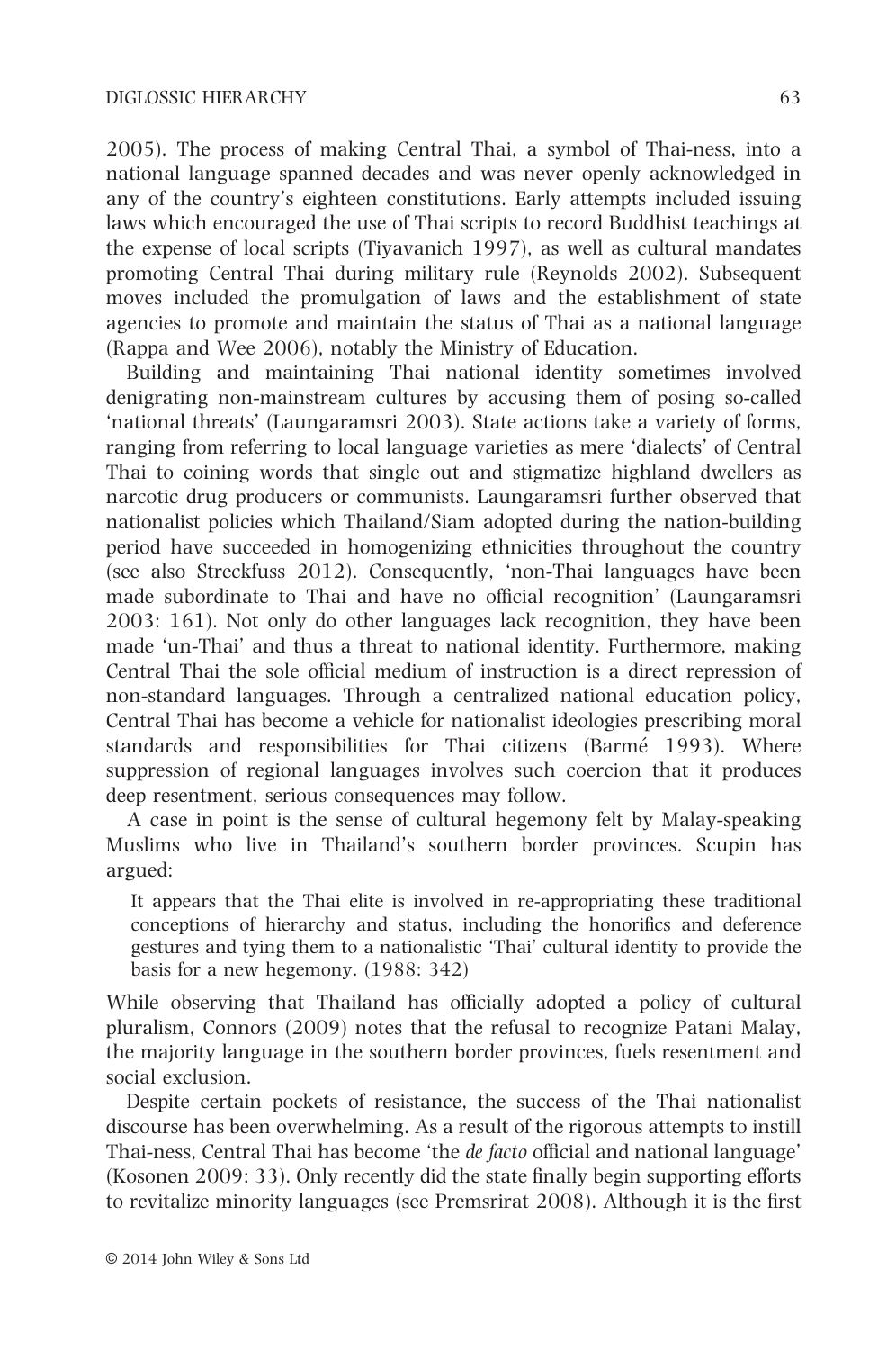language of the largest group of Thai citizens (Eoseewong 1984), little attention is given to the status of phasa isan (see Draper 2010 for an exception). In short, the rise of Central Thai as a national language has mirrored the rise of Bangkok-centric cultural ideologies at the expense of other ethnicities. But what exactly are the ramifications of this? How do phasa isan speakers understand their linguistic identity?

The dominant Central Thai-normative nationalist discourse has created a linguistic backlash from Isan residents who felt their local cultural identity was threatened. McCargo and Hongladarom (2004) conducted ethnolinguistic research to explore the notion of Isan identity as perceived by undergraduate students and villagers in Mahasarakham province, and found that the students demonstrated a degree of confusion over their Lao-Thai identities. State promotion of Isan identity is a tool to distance Northeasterners from the feeling of Lao-ness (McCargo and Hongladarom 2004). Based on these findings, we took a sociolinguistic turn, so as further to explore manifestations of Isan identity through speakers' use of Central Thai and phasa isan. Due to the scarcity of the literature on sociolinguistic relations between the two varieties, we have aimed to make this research exploratory and descriptive in nature. Our research addresses the following broad research question: do northeasterners use phasa isan and Central Thai in different domains of use, in such a way that sociocultural values or attitudes associated with the use of each variety are related to Isan or Thai identity? We are well aware that our informants – primarily university students – do not constitute a representative sample of the Isan population. They do, however, offer important insights into language and identity questions as experienced by younger, more educated and more urbanized Isan dwellers, which may offer pointers to more general future trends.

This article attempts to examine the way young people in Ubon Ratchathani use different linguistic varieties, and their attitudes to that language use. Are they becoming 'more Thai' with a growing reluctance to use phasa isan? Or does the continuing vibrancy of the local variety testify to a sense of regionalism? Are young people in Ubon Ratchathani confused or conflicted about the dual identity reflected in their diglossia, or are they broadly comfortable with their sociolinguistic position? These are very important questions given the high levels of political polarization in today's Thailand where language choice and attitudes not only signal interpersonal relationships but also indicate where an individual stands in relation to prevailing nationalist discourse.

#### **METHODS**

We combined four different methods to examine the participants' use and their views:

- written questionnaires;
- reflective essays;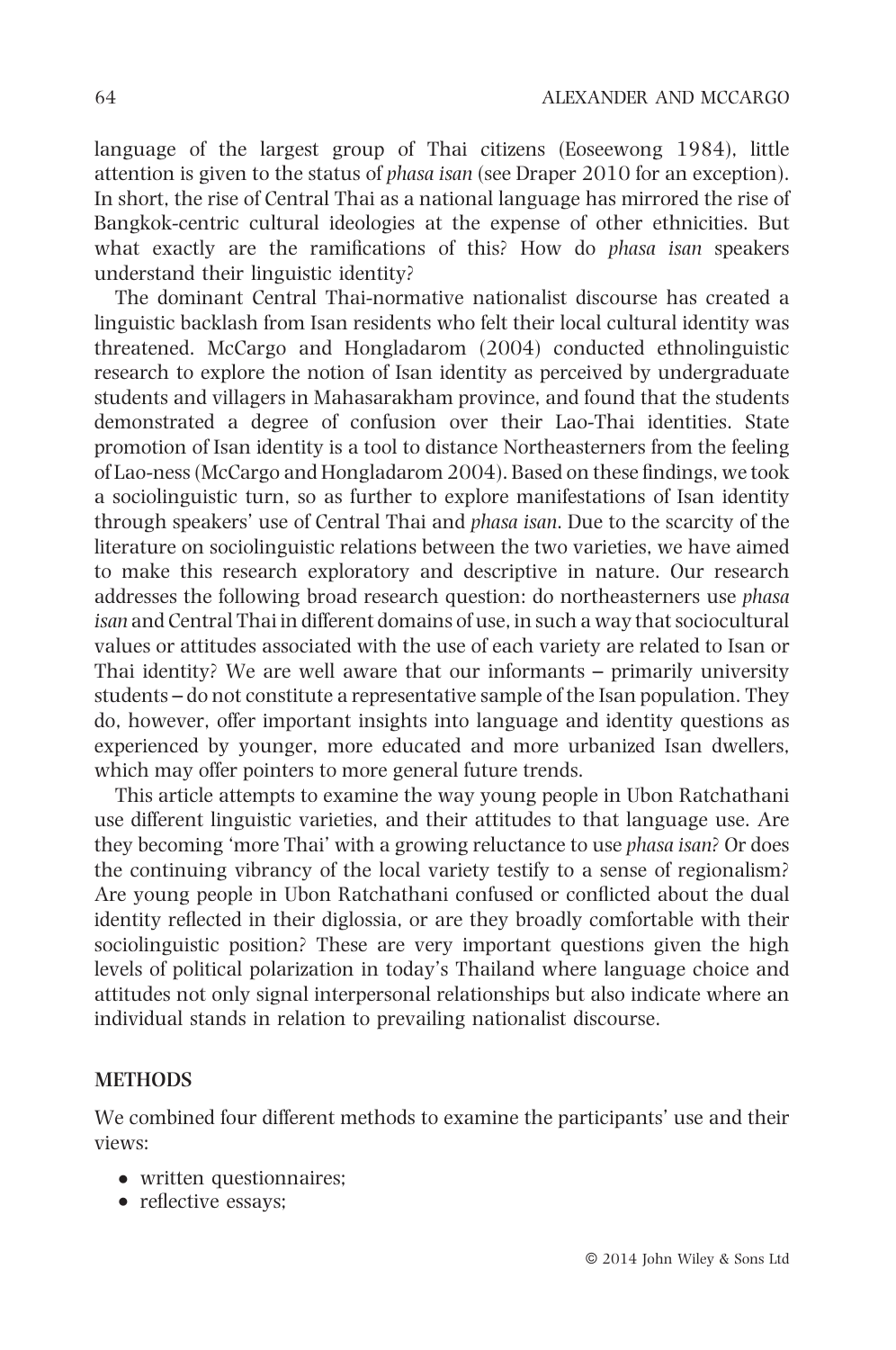- audio-recorded semi-structured interviews: and
- field observations of language use in a variety of public places in both urban and rural areas in Ubon Ratchathani between July and December 2012.

A total of 145 informants participated in this research. All were recruited by word of mouth. We chose university students as our major group of informants because they represent a new generation with upward social aspirations, whose language choices would therefore likely reflect trends among younger Isan people. Because the corpus of data was a mix of Central Thai and phasa isan, the first author, who is a phasa isan-Central Thai bilingual, was responsible for the transcription of the data. In this paper, quoted texts from Central Thai and phasa isan data follow a transliteration system developed by the Royal Institute of Thailand. We compensate for its lack of tone-marking and vowel-length distinction by supplying all excerpts with an English translation. Where phonetic or phonological aspects are relevant, we adopt a transcription based on the International Phonetic Alphabet (IPA). Each datagathering method is described below.

# Questionnaire

The goal of the questionnaire was to establish speakers' profiles of language use and to probe their attitudes about common themes in Central Thai and phasa isan usage. The questionnaire was written in Central Thai. The questionnaires were completed simultaneously in a large lecture theater at Ubon Ratchathani University. Respondents were 119 undergraduate students and three faculty members. Of these respondents, 110 were from 16 Isan provinces. The remaining 12 respondents were from nine provinces in the Central Plains and the North. We collected the respondents' demographic backgrounds and identity-related information as well as their language choices in different situations marked by different social statuses and distances. We also asked them to rate statements, some of which are evaluative, about phasa isan and Central Thai. The statements include the following:

- The majority of Isan people are of Lao origin.'
- 'Newer generations tend not to use Isan.'
- 'Speaking Isan on all possible occasions is socially inappropriate.'

# Reflective essays

The goal of the essay-writing was to probe the informants' perception of any linkage between the notions of Thai, Isan, and Lao. Immediately after the questionnaire data was gathered, 72 of the original 122 questionnaire respondents agreed to write short essays in Central Thai in response to a set of questions, some of which were modeled after McCargo and Hongladarom (2004). Questions relevant to the present study are as follows: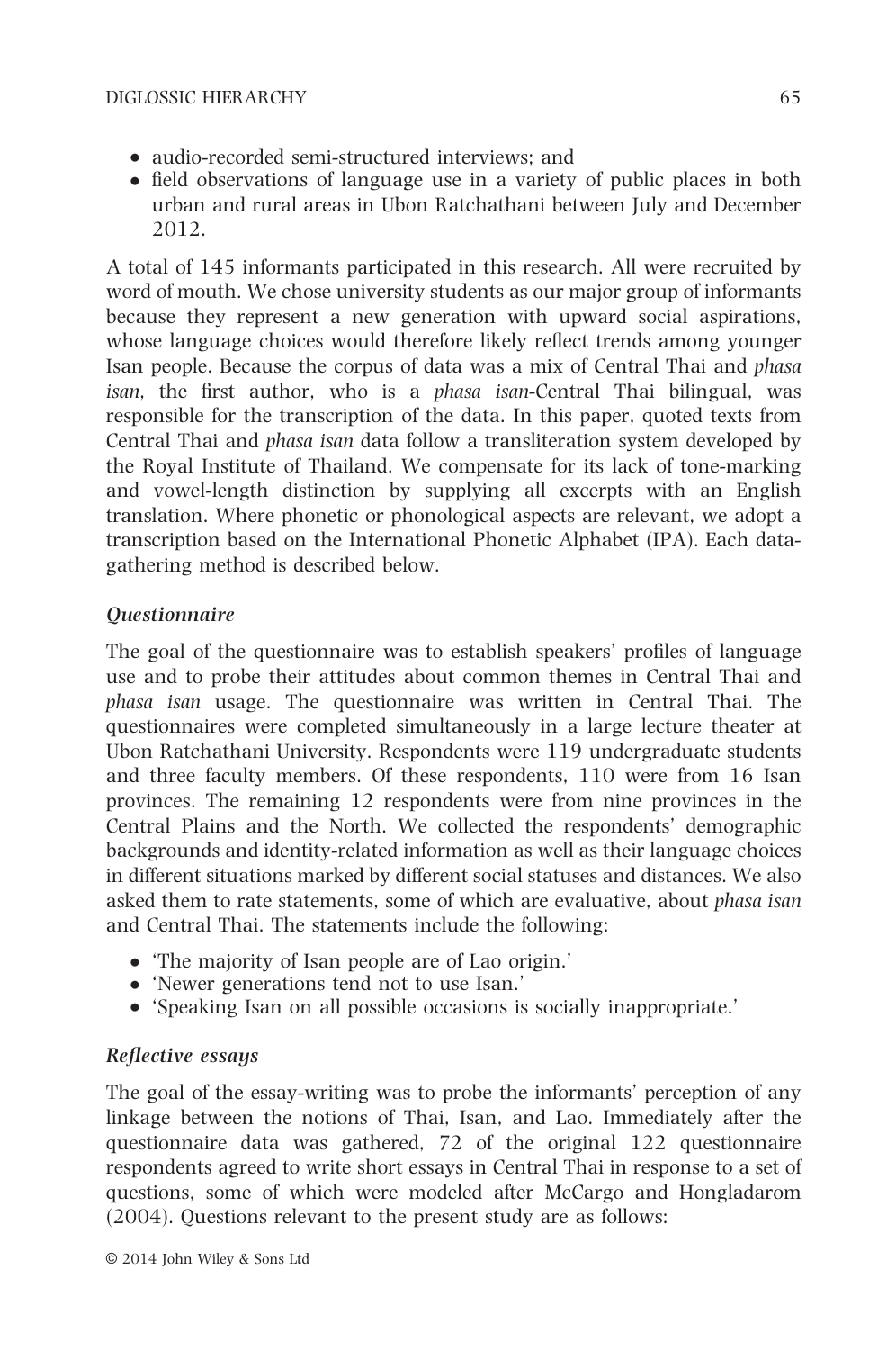- 1. arai khue khwam pen isan ('What is Isan-ness?').
- 2. phasa isan mi botbat yangrai nai kan sang khwam pen isan ('What is the role of phasa isan in the construction of Isan-ness?').
- 3. phak isan mi khwam kiaokhong kap lao rue mai ('Is the Isan region related to Laos or not?').
- 4. khun khit wa khon isan kap khon krungthep khit yang rai to kan ('What do you think Isan people think about Bangkok dwellers, and vice versa?').

Given that we were interested in examining the reasons for linking phasa isan with regional identity, we excluded from our analysis essays that failed to explain 'how' phasa isan helps to construct the sense of being Isan. It took the informants about 45 minutes to write these essays.

# Student interviews

We conducted focus-group interviews with three groups of students totaling 14 students (11 females, three males) based on their native and primary language use in the household:

- 1. three Isan-born speakers of phasa isan;
- 2. four Isan-born speakers of other ethnic languages (Kuy and Khmer); and
- 3. seven Isan-born speakers of Central Thai.

None of these students took part in the questionnaire and essay tasks. Each group was interviewed individually. The first author was the main interviewer. The second author, a native speaker of English who is highly proficient in Central Thai, contributed to the interviews. The goal of the interviews was to elicit the informants' detailed reflections on language choices, their explanations for usage, as well as their personal experiences be they negative or positive. The language used in the interviews varied according to each group's primary household language. However, when interviewing Kuy and Khmer speakers, we used Central Thai. We acknowledge that the language used in the interviews may have an impact on the findings, but we felt that accommodating informants' language choices whenever possible would help them express themselves more freely. Each interview lasted approximately two hours.

# Non-student interviews

For the same reason as the student interviews, we further interviewed nine Ubon Ratchathani residents aged 40 to 65 (four males, three females), from different socio-economic backgrounds, namely, three university lecturers, three small business owners, one retired nurse, one general laborer, and one community radio host. All of them were married with children. All but one informant (from Roi Et) were born and raised in Ubon Ratchathani. All had spent at least 10 consecutive years in the province, and had a relatively high level of socio-political awareness. Five informants were interviewed individually on different occasions. One business owner and the nurse were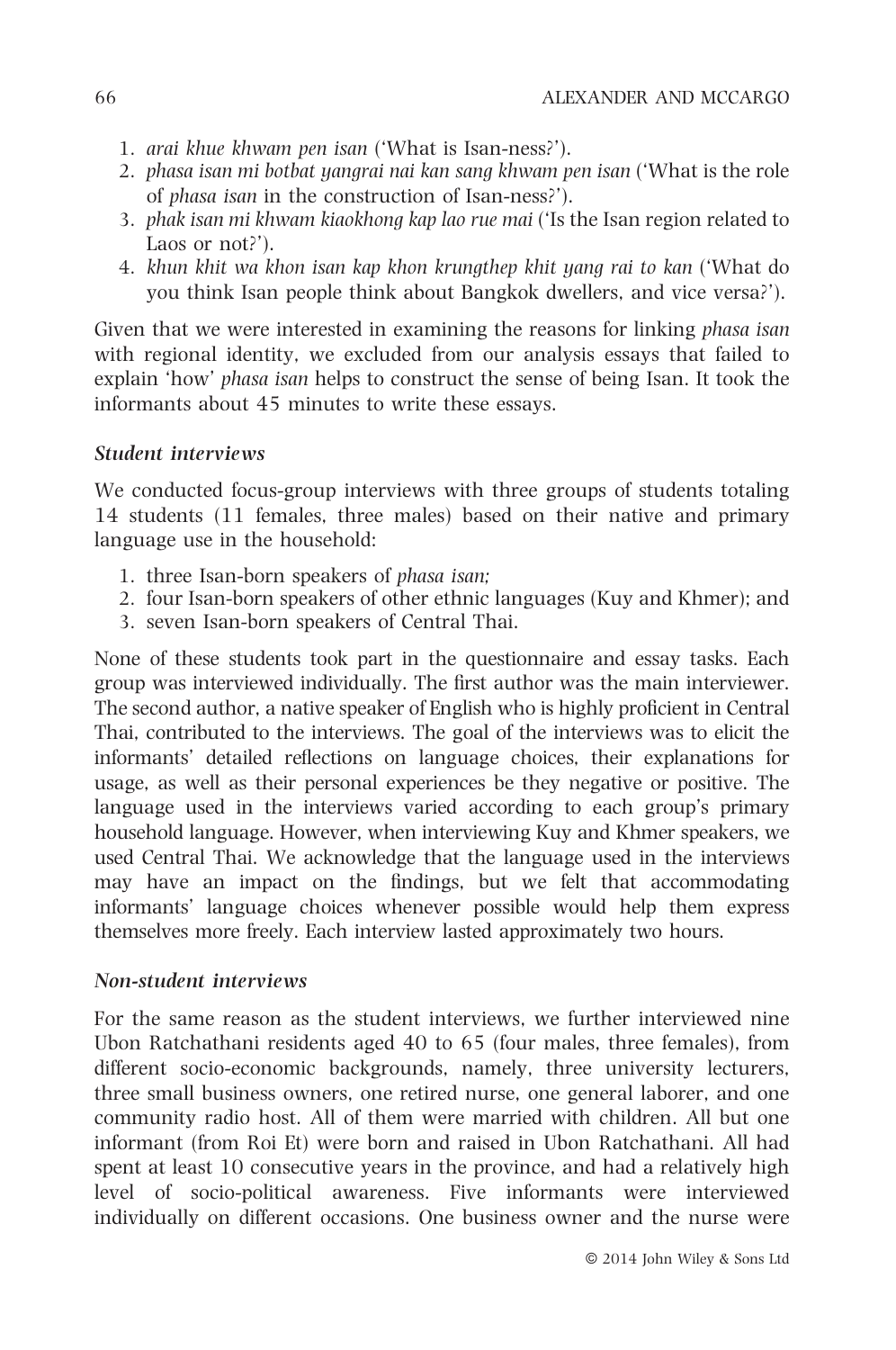interviewed together at their request; this was also the case with the remaining two business owners. Each interview lasted approximately two hours.

#### Field observations

Throughout the data collection period, the first author conducted observations and took field notes of social interactions at various public places and social gatherings including convenience stores, department stores, open-air markets, school and university campuses, government offices, hospitals, and other locations. The purpose was to observe language choices used by the general public in different socio-economic settings in the urban and rural areas in Ubon Ratchathani. The data gathered from observations are primarily used to validate findings based on data elicited by the other three methods. No video or audio recordings were made.

# FINDINGS

We have observed that, in the Northeast, nationalist language policy has juxtaposed Central Thai (the national language) with phasa isan (the language of the masses), so creating a diglossic relationship in the Thai hierarchy of multilingualism (Smalley 1988, 1994; see also Diller 2002). We use the term 'diglossic' in a functional sense where two languages or varieties are differentiated by domains of use (see Fishman 1967; Pauwels 1988), not in the classic sense proposed by Ferguson (1959). Findings from the research are as follows:

# Questionnaire findings

As our main source of data, the questionnaire generated responses that indicate a mixture of phasa isan and Central Thai in the respondents' daily communication, although the functions of the two languages were rather compartmentalized (see Fishman 1967). Central Thai and phasa isan are High and Low varieties, respectively. While phasa isan was primarily used with those whom respondents perceived as being of the same or lower in status, with a small social distance, or in informal encounters, Central Thai was used in formal settings, especially with interlocutors whom they perceived as holding a higher status or with greater social distance. However, the observed diglossic relation is not a strong case, since there is overlap in domains of use.

Central Thai signifies formality and professionalism and is used for bureaucratic communication. This is consistent with Diller (2002). Figure 1 shows that over 90 percent of the respondents reported using Central Thai at public service organizations run by the central state, such as district offices. The percentage of use dropped to 80 percent at another type of public service office, sub-district administrative organizations (known as Tambon Administrative Organizations or TAOs); these are local government offices which usually employ local residents. Central Thai is used the least among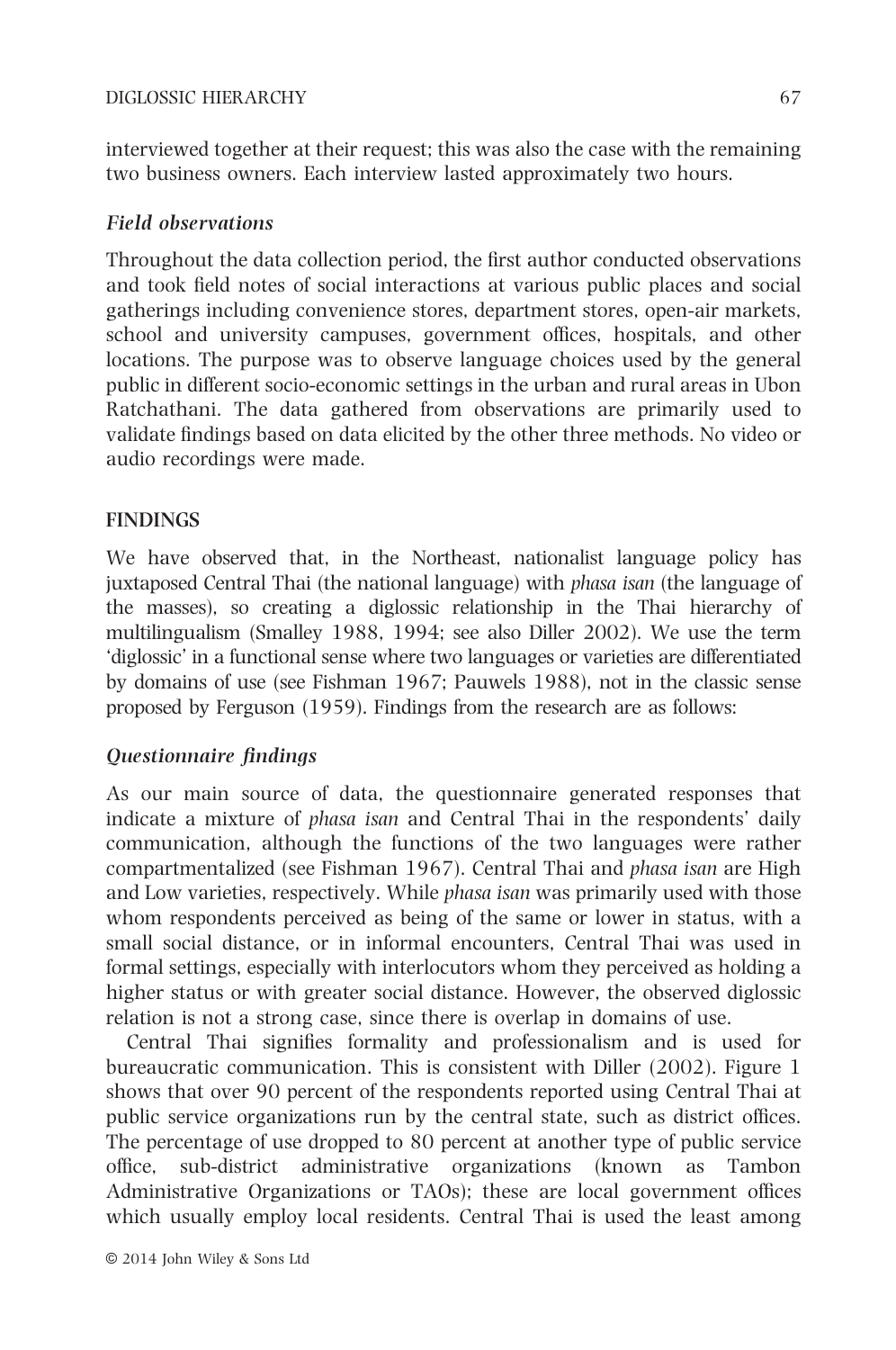

Figure 1: Percentages of language choices by interactional context ( $N = 122$ ; note that the respondents were asked to identify their language choices in a nonmutually exclusive manner which allowed some informants to report using both languages in the same context suggesting an overlap of use, an indication of possible code-switching)

family and friends but still accounted for 43 percent of speakers in this domain. Phasa isan, on the other hand, is for the most part a language of solidarity and is used mainly with friends and family members. It places emphasis on khwam pen kan eng ('amicability'), rapport, and informality.

Figure 2 compares the distribution of phasa isan and Central Thai across informal domains. Phasa isan dominates informal relationships. Taking the pattern of use among friends as an example, here 79 percent of the respondents reported using phasa isan while 63 percent of the respondents reported using Central Thai.

Based on the use of both varieties across domains reported in Figures 1 and 2, it should be noted that in domains where Central Thai dominated, there was usually a wide gap between the percentages of Central Thai users and phasa isan users. In contrast, in domains where phasa isan dominated, this gap was much smaller. This means that Central Thai was relatively well used in those domains, even though to a lesser extent than was phasa isan.

Table 1 summarizes questionnaire respondents' judgments about phasa isan. The general pattern of responses is in favor of the variety: that is, the majority of the respondents generally agreed that phasa isan should be used more extensively in official transactions and amongst Isan people. The percentages of those who agreed with pro-phasa isan statements 1, 4, and 8 exceeded 60 percent of the responses.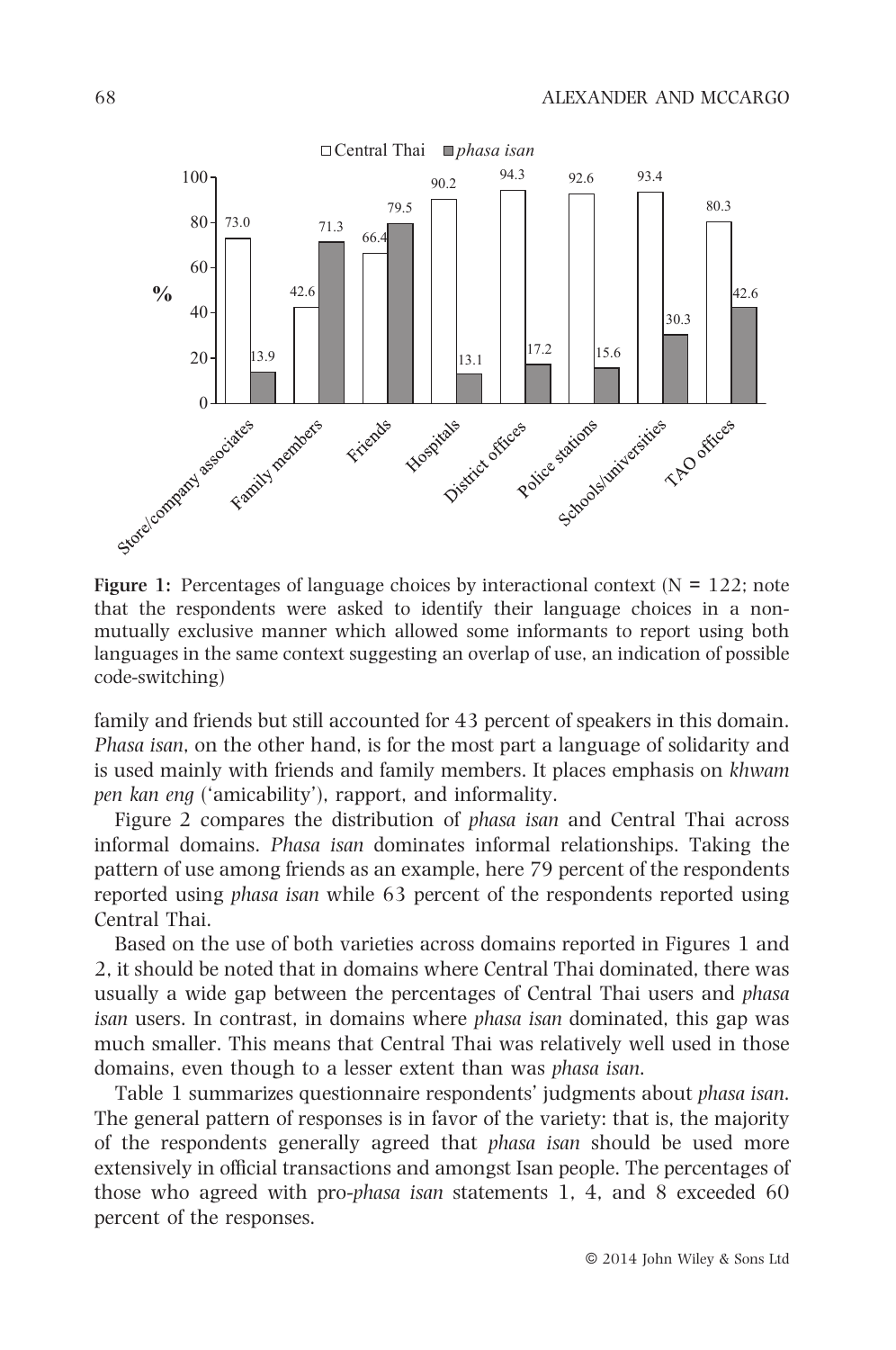

Figure 2: Percentages of language use in informal relationships (the limited language use reported with spouses and children reflects the fact that only one questionnaire respondent was married and had a child)

However, somewhat surprising findings were also observed. Statements 6 and 7 were phrased to compare respondents' self-perception of their speaking abilities. Given that a large majority of respondents were born speaking phasa isan, one might naturally assume that the respondents would be more likely to perceive themselves as fluent in the language and not as fluent in Central Thai. As the findings show, this is not quite the case: the majority of the respondents agreed that they were fluent in Central Thai (70%), while the majority also agreed that they were fluent in phasa isan (67%). More respondents denied being fluent in phasa isan than denied being fluent in Central Thai (17% vs. 8%). Even more interesting is the response pattern for statement 9. Forty-eight percent of the respondents – just short of a majority – disagreed with the statement that speaking phasa isan on all occasions is socially inappropriate; this is in line with their pro-phasa isan response patterns. Overall, respondents were generally reluctant to support the use of phasa isan on all occasions.

Also worth noting are response patterns for items 2 and 3. The two statements were deliberately phrased to address important issues on 'race' and ethnicity which often recur in the nationalist discourse (Streckfuss 2012). The goal was to capture the respondents' understanding of the two terms in Thai. In statement 2, the phrase chuea sai Lao implies an ethnohistorical connection with Laos while the phrase *chuea chat Thai* ('Thai race/ ethnicity') in statement 3, is a controversial theme in Thai nationalist discourse (Hong 2000). While the majority of the respondents agreed that most Isan people have Lao ethnic roots (62%), they contradicted themselves by expressing their agreement with the statement that all inhabitants of the region are ethnic Thais – unless they mentally subsumed Lao as a subset of Thai ethnicity.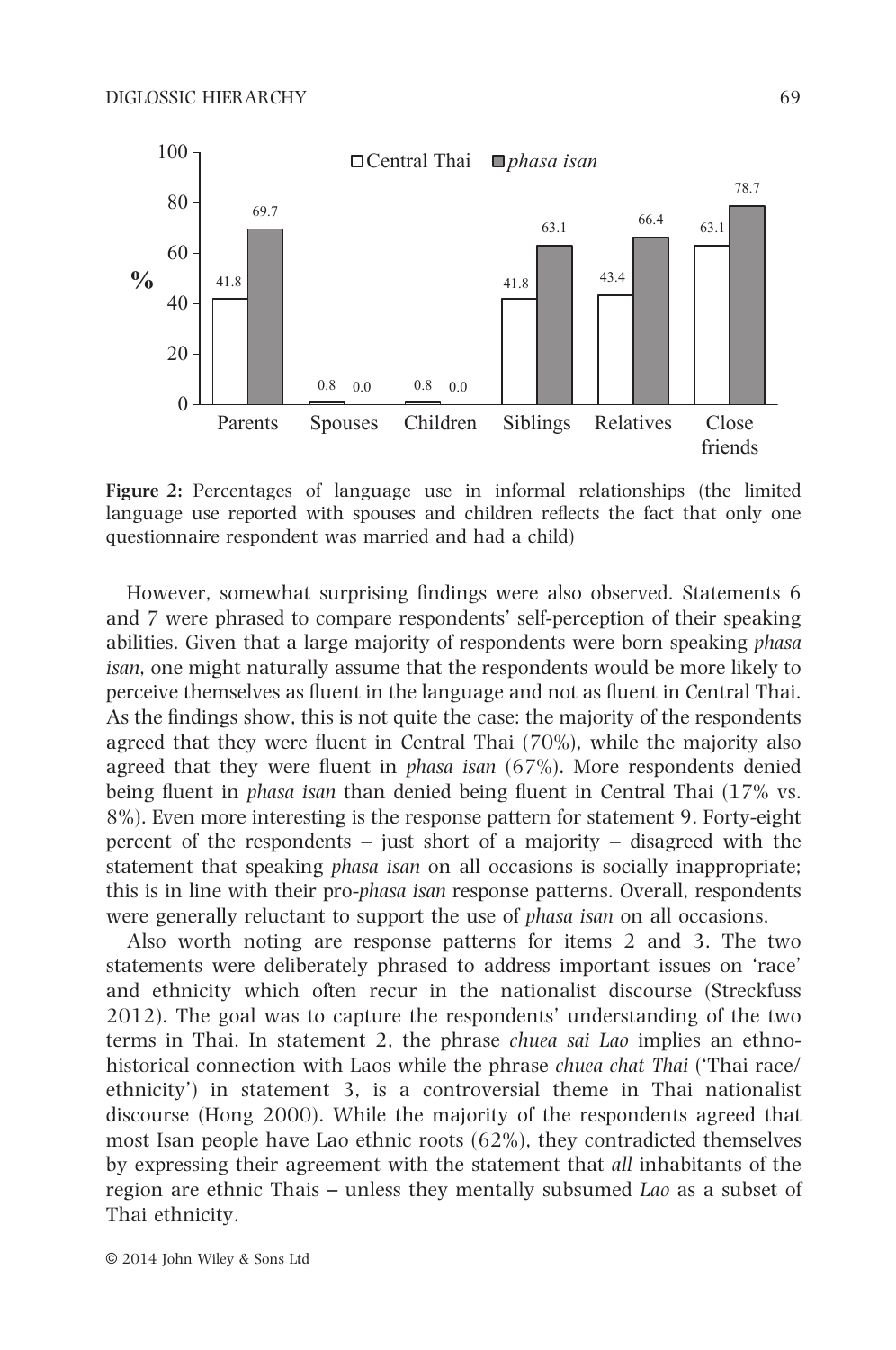| Table 1: Percentage of responses to evaluative statements about Central Thai and <i>phasa</i> isan (N = 122; some statements did not<br>return responses from all 122 informants and the raw numbers were therefore converted for comparison purposes) |                      |                  |              |       |                   |       |
|--------------------------------------------------------------------------------------------------------------------------------------------------------------------------------------------------------------------------------------------------------|----------------------|------------------|--------------|-------|-------------------|-------|
|                                                                                                                                                                                                                                                        |                      |                  | Response (%) |       |                   |       |
| Statement                                                                                                                                                                                                                                              | Strongly<br>disagree | Disagree         | Undecided    | Agree | Strongly<br>agree | Total |
| 1. The use of dialects should be encouraged for<br>government service transactions.                                                                                                                                                                    | 3.4                  | 18.8             | 18.0         | 41.9  | 18.0              | 100.0 |
| 2. The majority of Isan people are of chuea sai Lao.                                                                                                                                                                                                   | 7.7                  | 12.8             | 18.0         | 43.6  | 18.0              | 100.0 |
| 3. All Isan people are of chuea chat Thai.                                                                                                                                                                                                             | $\frac{1}{2}$        | 15.3             | 15.3         | 36.4  | 28.0              | 100.0 |
| 4. Isan people should be able to speak phasa isan.                                                                                                                                                                                                     | 5.0                  | 8.4              | 12.6         | 45.4  | 28.6              | 100.0 |
| 5. Newer generations tend not to use phasa isan.                                                                                                                                                                                                       | 3.4                  | 14.4             | 12.7         | 50.0  | 19.5              | 100.0 |
| 6. I speak Central Thai fluently.                                                                                                                                                                                                                      | 1.7                  | 6.7              | 23.5         | 46.2  | 21.9              | 100.0 |
| 7. I speak phasa isan fluently.                                                                                                                                                                                                                        | 5.8                  | 10.8             | 16.7         | 37.5  | 29.2              | 100.0 |
| 8. Newer generations should use phasa isan.                                                                                                                                                                                                            | 1.7                  | $\overline{5}$ . | 20.5         | 51.3  | 21.4              | 100.0 |
| 9. Speaking phasa isan on all occasions is<br>socially inappropriate.                                                                                                                                                                                  | 19.5                 | 28.0             | 28.0         | 17.8  | 6.8               | 100.0 |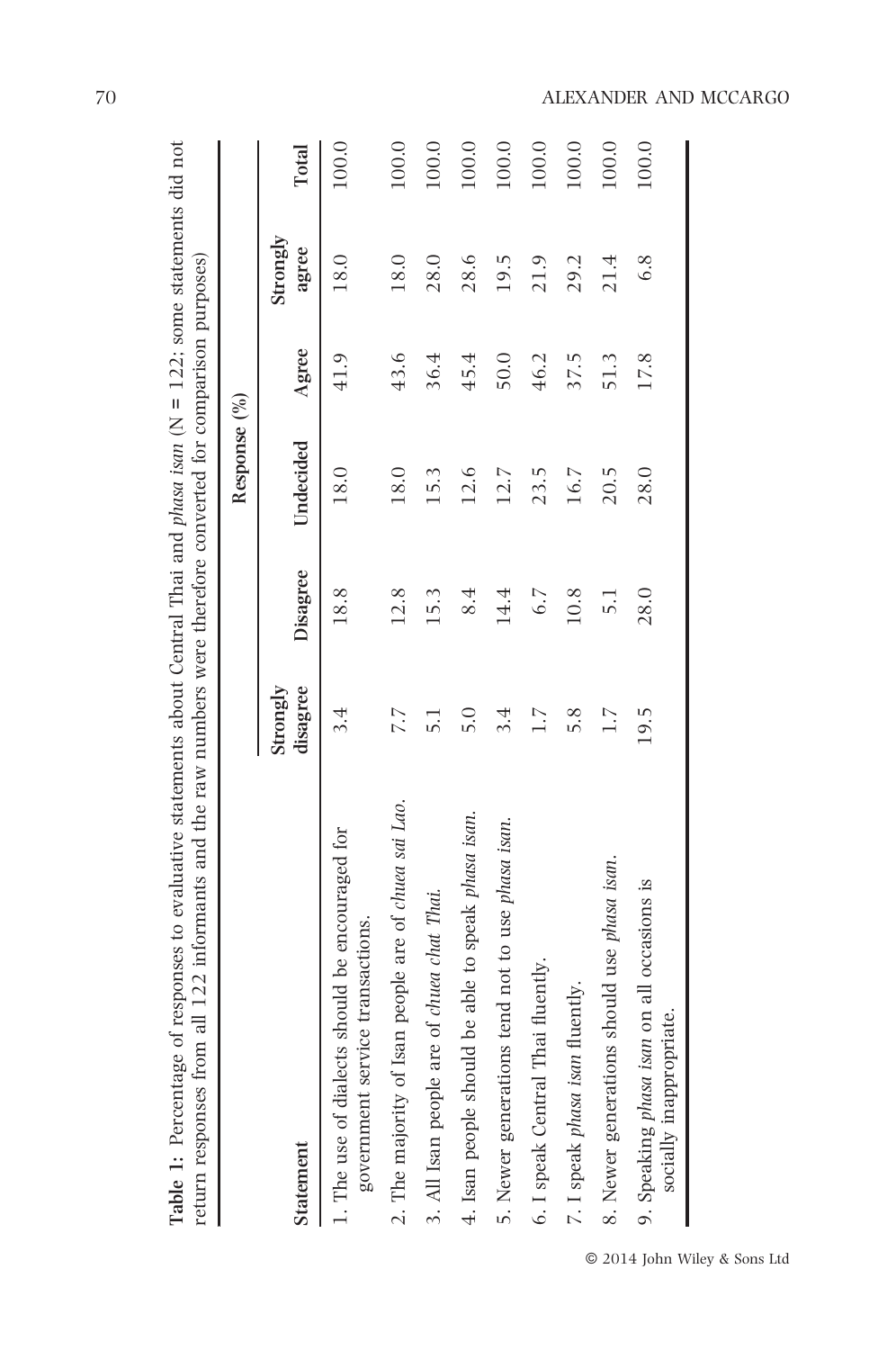The questionnaire also asked the respondents to rank in order of importance the following self-identifying terms:

- khon Thai ('Thai person');
- khon isan ('Isan person');
- khon Lao ('Lao person');
- khon Khamen ('Khmer person'); or
- another ethnic descriptor of their choice.

Most respondents chose khon Thai as a category of status that best describes them. That is, 56 (46%) out of 122 respondents considered themselves to be Thai first and foremost. Another 47 respondents (39%) viewed themselves as khon isan first while only five (4%) regarded Lao as their first identification. Because the respondents chose only one as their top priority, the fact that almost half of them chose Thai first shows that their first priority was to define themselves as khon Thai. Interestingly, of the 97 respondents who could speak phasa isan, 57 identified themselves as khon Lao. However, only five of these 57 informants had khon Lao as their first choice descriptor.

# Reflective essay findings

Not all of the essays directly addressed the questions asked, but they generally showed the students' understandings of what it meant to be khon isan who spoke phasa isan, expressed in terms of their views towards those they perceived as typical Thais (Bangkokians) and Laotians.

Accepting Central Thai as a language of power does not mean that the informants viewed the center in a positive light. The tension between Bangkok and Isan was often visible. Reflective essays predominantly show resentment towards Bangkokians as seen in the example below:

# Example 1

Mostly, from my experience, Isan people see Bangkokians as selfish, obsessively materialistic, and exploitative. They look down on fellow Thais. And people from other regions who move to Bangkok will completely change and forget their hometowns and immediately become selfish types.

Perceived discrimination against Isan by Bangkokians is matched with a negative perception of members of the urban middle class living in the heart of Thailand. Self-centeredness and haughtiness were commonly attributed to Bangkok inhabitants. These typical attributes, however, were accompanied by other sentiments as well. Some informants hinted at an aspiration to enjoy the same material convenience afforded by Bangkokians. As one informant wrote:

# Example 2

[Isan people] see them living in the center of the country, in an area with growth, modernity, as a center of administrative power. They have various conveniences, and keep up-to-date with all events.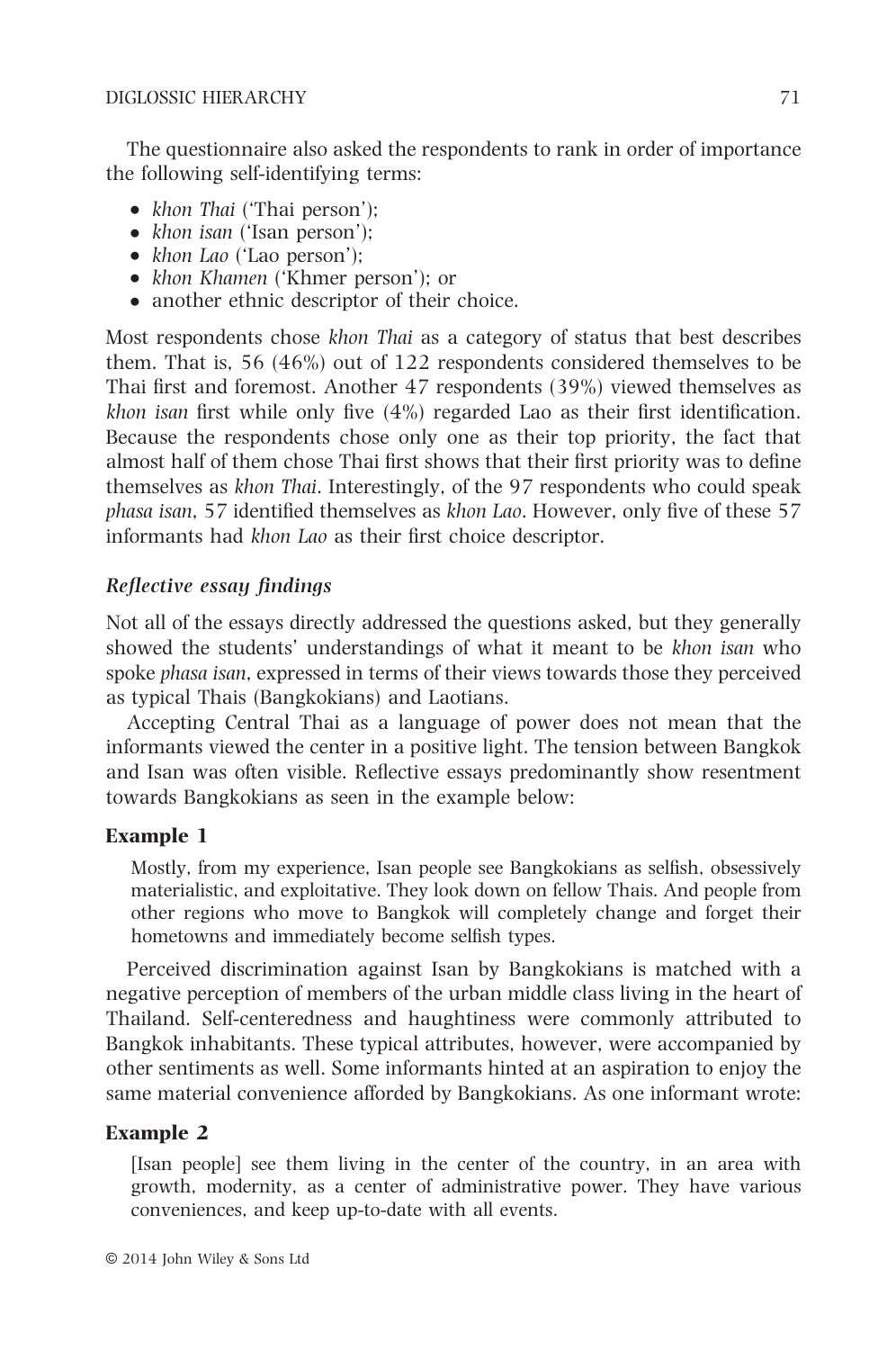The informants agreed that language is a key marker of Isan-ness. Fortytwo informants stated in their respective essays that language was one of the key defining features of Isan-ness. Interestingly, they used different terms to refer to the language. While 13 respondents used the term 'phasa isan', 10 simply called it a 'language', eight a 'dialect', four 'Lao language', three 'spoken language', two 'Isan regional dialect', and two 'samneang phasaphut' (speech accent). They further asserted that Laotians and Isan people are related, on the basis of their linguistic mutual intelligibility. However, while several informants claimed that Isan and Lao were in fact the same language, others stated that 'similarities' between the two made both languages mutually intelligible, but they were not the same language because the scripts are different – the same reason given by Hesse-Swain's informants (2011). This linguistic connection does not translate into a strong solidarity with Laos as a country. While some informants believed that Lao Isan speakers, as they put it, were descendents of early Lao immigrants into the Isan region, some attributed the linguistic similarities merely to close geographical proximity with no reference to any ethnic connection. By keeping Isan and Lao separate, the speakers can maintain their regional identity. To this group, phasa isan is a key marker of Isan identity which is a cultural subset of Thainess. Isan identity is not a legal status, since virtually all those considered khon isan are Thai citizens; rather, it is a normative construct. As one informant wrote:

#### Example 3

I think everybody in Thailand is Thai, but each region has a unique culture and traditions. For example, people in Ubon and other provinces that speak Lao are called khon Lao while people in provinces that speak Khmer are called khon Khamen ['Cambodian'] although they are khon Thai who only differ from others by the language they speak. Even khon Lao living in Laos speak different dialects. The so-called khon Khamen in Thailand speak Khmer but they are actually Thai who speak the language with a different accent from people in Cambodia.

Thus, the notion of Isan-ness that emerges from these essays carries a strong sense of belonging with Thai society in spite of perceived discrimination and inequality. Phasa isan, though called by different names, including Lao, is a marker of regional, not ethnic identity.

#### Student interview findings

All seven interviewed students who were Isan-born speakers of Central Thai as a mother tongue reported one or both parents having government jobs or owning local businesses; all but one were raised in town areas. Although some of the parents used phasa isan among themselves, they taught their children to speak Central Thai partly to prepare the children for schooling and future job opportunities.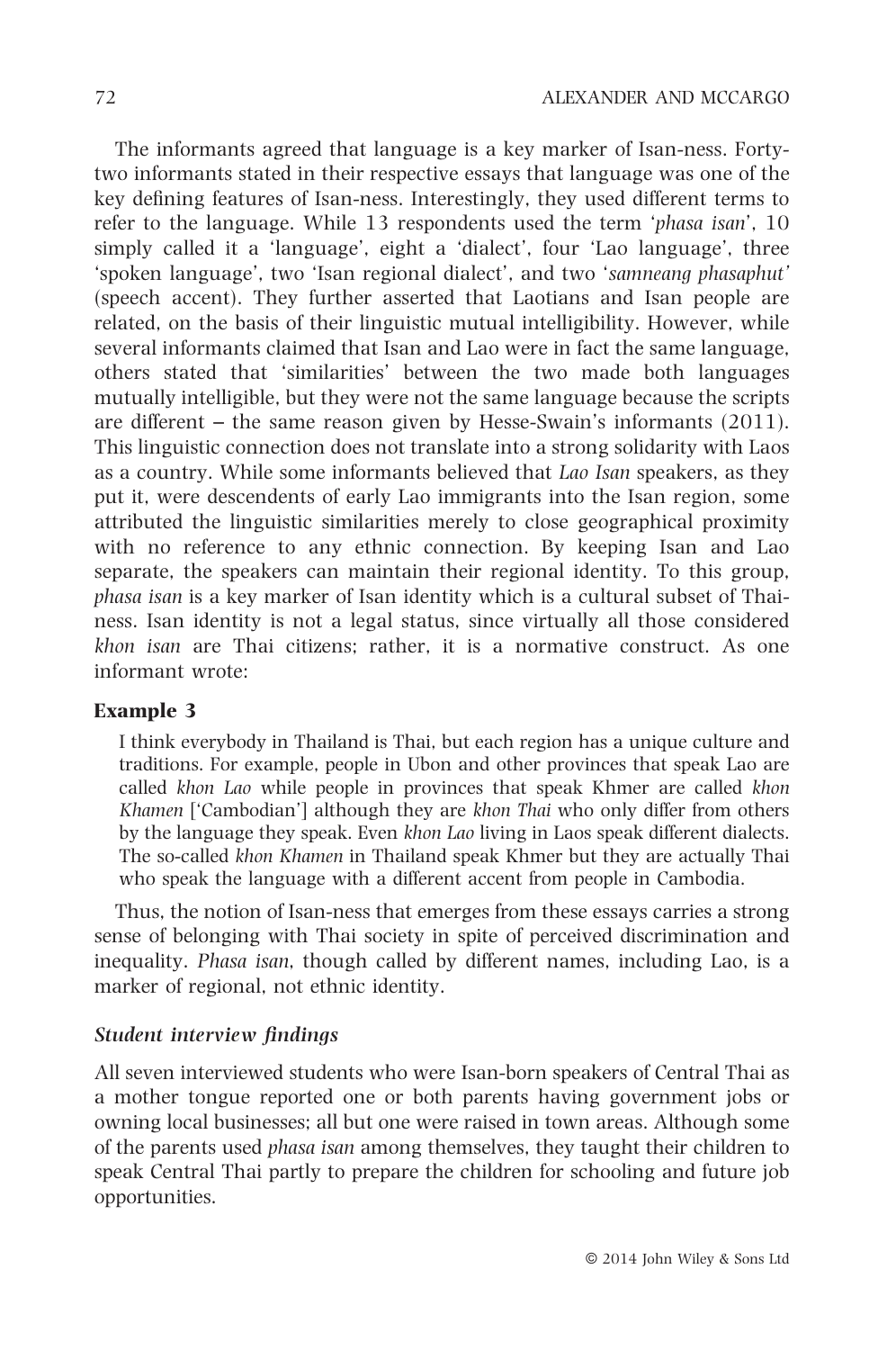Six out of these seven students stated that they had learned to understand phasa isan from school friends. Most of them spoke the language fluently and had no trouble balancing their language choices by context of use. However, one student admitted struggling with her identity as a Thai and a phasa isan speaker because of her accent in both languages. Her parents, who were public school teachers in a rural village, taught her to speak Thai on all occasions, but the rest of the children in the village spoke phasa isan. She remembered a feeling of being left out as she did not speak phasa isan with school friends. As an Isan-born Central Thai speaker, she was also self-conscious about her accent due to a lack of Central Thai-speaking peers. In general, however, those students who were raised to speak Central Thai enjoyed using phasa isan with their friends. One student explained, 'There are certain feelings that Central Thai doesn't have a word good enough to describe. A Thai word may get you just about a third of what's in the feelings.' Another student added, 'Speaking in phasa isan is more engaging, more fun, and brings you closer together ... although I don't speak it fluently.'

None of the interviewees admitted to feeling embarrassed when using the language in front of non-Isan speaking outsiders themselves, but they often mentioned phasa isan-speaking friends who either pretended that they could not speak the language or simply refrained from using it in the presence of outsiders, even when the situations were casual and did not call for the use of Central Thai.

For students who primarily speak Khmer or Kuy, the diglossic relation described earlier is less salient. For some of those who can speak phasa isan, the language bonds them with neighbors, friends, and other community members. For instance, two interviewees of Vietnamese origin whose families went through serious ethnic discrimination in the 1980s found comfort in describing themselves as khon isan who wao Lao ('speak Lao'). As they explained, Lao refers to the local language which has no ties with Laos. It is simply a name of the local language that they grew up speaking, nothing more. However, while the variety can be called Lao, they themselves cannot. Three student informants who spoke phasa isan as their mother tongue explicitly stated that they were Thai and took offense when called Lao by outsiders. Being labelled 'Lao' was to be associated with underdevelopment and rusticity. However, when the word was used amongst fellow phasa isan speakers themselves, it did not provoke this negative sentiment.

Another student mentioned her grandparents who had fled from Cambodia during the Khmer Rouge era and sought refuge in Thailand. The grandparents found themselves learning to use phasa isan to establish rapport with the locals. Speaking the local language helped them adjust and blend in with the new community.

Central Thai also serves as a lingua franca for Isan people living in multilingual communities, as reported by student informants from Surin, a multilingual Southern Isan province in which non-mutually intelligible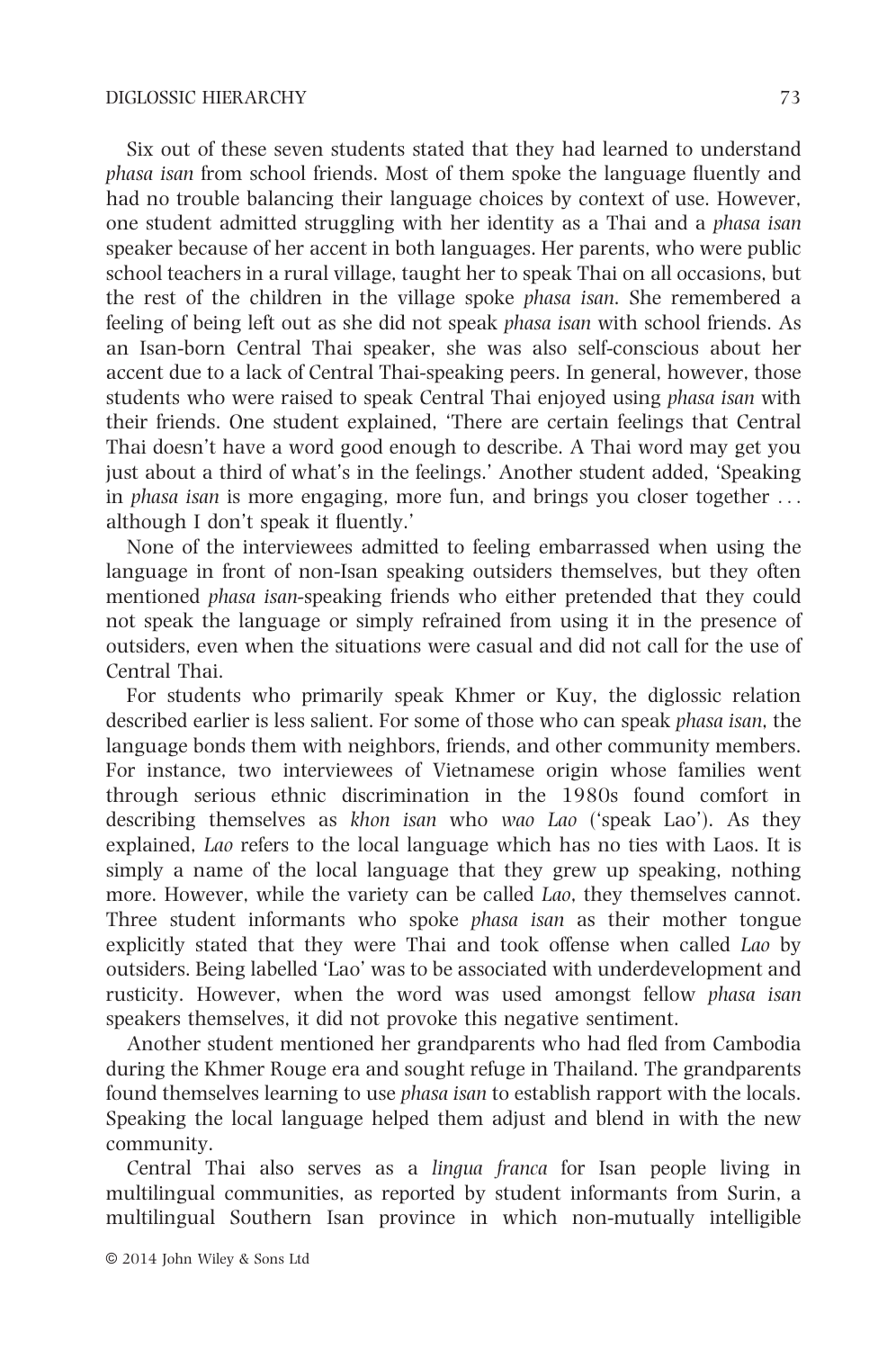languages such as Kuy, Khmer, and phasa isan are spoken in adjacent communities only a few kilometers away from one another. Southern Isan is home to many speakers of languages unrelated to Lao or phasa isan. An increase in intra-regional mobility as a result of educational and career opportunities allows for more use of Central Thai as a medium of communication. Interviewed students who did not speak phasa isan reported that Central Thai was the sole medium of communication with their phasa isanspeaking peers. To them, it was a language that establishes rapport. Most students interviewed predicted that Thai will become more dominant in Isan. The most common observation was that parents nowadays are teaching their children to speak Thai at home, even when those parents speak phasa isan together.

#### Non-student interview findings

Non-student interviews uncovered a complex picture of phasa isan-Central Thai relationships. While acknowledging the power of Central Thai, some informants 'respond' to such power differently. In separate interviews, two male university lecturers shared different but related experiences about the power of Central Thai. The first lecturer recalled an incident in which he experienced verbal abuse by a local amphoe ('district') official when he went in to apply for a new identity card. Dressed in a T-shirt, he approached the service counter using phasa isan but the clerk there yelled at him, refused to process the application and told him in Central Thai to come back later in proper clothes. On a different day, he went back in a dress shirt and spoke Central Thai. This time the same official processed his application with no problem. The informant commented that the clerk did not seem to remember him. While we do not know whether it was the lecturer's clothes, language choice, both, or something else that triggered this reaction from the clerk, the fact that the clerk thought it was appropriate to refuse to serve, yell at and tell the informant to change his clothes before coming back can only be understood in terms of the unequal roles and relationships they brought into this verbal encounter. The second informant shared the view that Central Thai helped him to portray his academic self when discussing intellectual matters. As a university professor, he strictly used Central Thai with his students both inside and outside the classroom except for when he told jokes in class, which he did in phasa isan. He also switched to Central Thai when sharing academic opinions with a colleague with whom he otherwise spoke phasa isan when it came to non-academic verbal interactions. His language choices were strictly based on prevailing notion of kala tesa ('tempo-spatial constraints'). He gave two reasons for using Central Thai in teaching. He claimed that nobody taught in phasa isan and that he was accustomed to the Thai translations of technical terms and abstract concepts to be taught. Words for these concepts were not available in phasa isan. Therefore, it would be difficult to try to use the language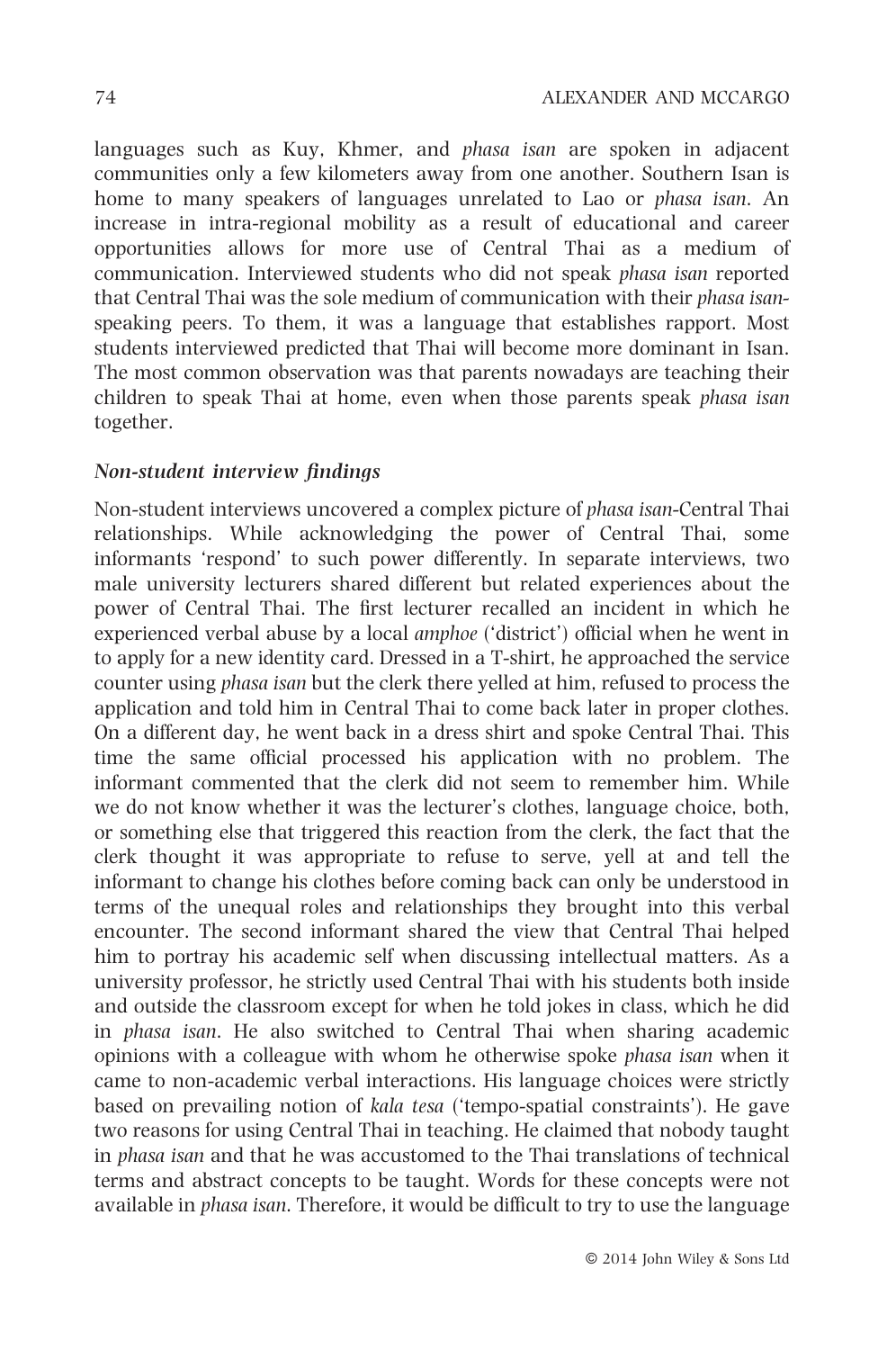to explain the concepts to the students. The lecturer's explanation shows the impact of Thailand's mainstream literacy mediated by Central Thai.

Though rare, a backlash against the dominance of Central Thai could be observed. An interesting account was given by a community radio host who reminisced about his language use in court. He was one of the local red shirt leaders who were charged with masterminding the arson of the provincial hall in 2010 (see Thabchumpon and McCargo 2011). During the trial process, he mostly used *phasa isan* in court. For someone to use any language other than Central Thai in court was highly irregular, let alone a person accused of such a serious crime, which could cost him years in prison if convicted. The informant explained that he had asked the judge permission to use phasa isan, claiming that all his communication with his followers was in phasa isan. The judge agreed. He had explained to the court that he did not want any message to get lost in translation from phasa isan to Central Thai, which could jeopardize the case. He explained:

I was thinking about asking for a new judge if the one assigned to my case could not understand phasa isan. This was because I broadcast in phasa isan. That was what they recorded and used against me in court. If the judge could not understand phasa isan, someone must translate it. And if than [second or third person honorific form] did not have a deep understanding of the language, there would be a problem. There was one person who started a fire to burn weeds on a farm, but the fire spread and accidentally burned someone else's thiangna ['hut']. It was indeed thiangna but it was written in the indictment as ban ['house']. So the judge thought it was ban, which is much bigger. The judge thought it was a house fire ... many judges are from central or southern provinces, there will be a big problem if we can't communicate.

He also stated that he used phasa isan with police officers, court officials, prison staff, and many other government authorities claiming that the language choice came naturally as he was born here, and many of these officials were khon Lao like himself. To him, it was not the social status and role of his interlocutor that determined what language he would use with them, but rather it was whether the person was khon Lao or not. If the person was khon Lao, then phasa isan was the only choice. He thought the use of Central Thai among khon Lao themselves was a pretentious act and further criticized those who do so as merely wanting to have a positive public image. By downplaying Central Thai as merely an image-creating tool, the informant essentially endorses phasa isan (or Lao in his word) as the only legitimate language among *khon Lao* locals; by using it, they adopted the political stance that Central Thai was not for them. In an ironic twist, the informant's two children spoke Central Thai as their mother tongue because his wife was from a province in the central plains. He insisted that he did not try to make his children speak phasa isan, but he did speak the language with them.

The radio host was not alone in feeling that he was imposed upon by pro-Central Thai social norms. In another interview, a female lecturer expressed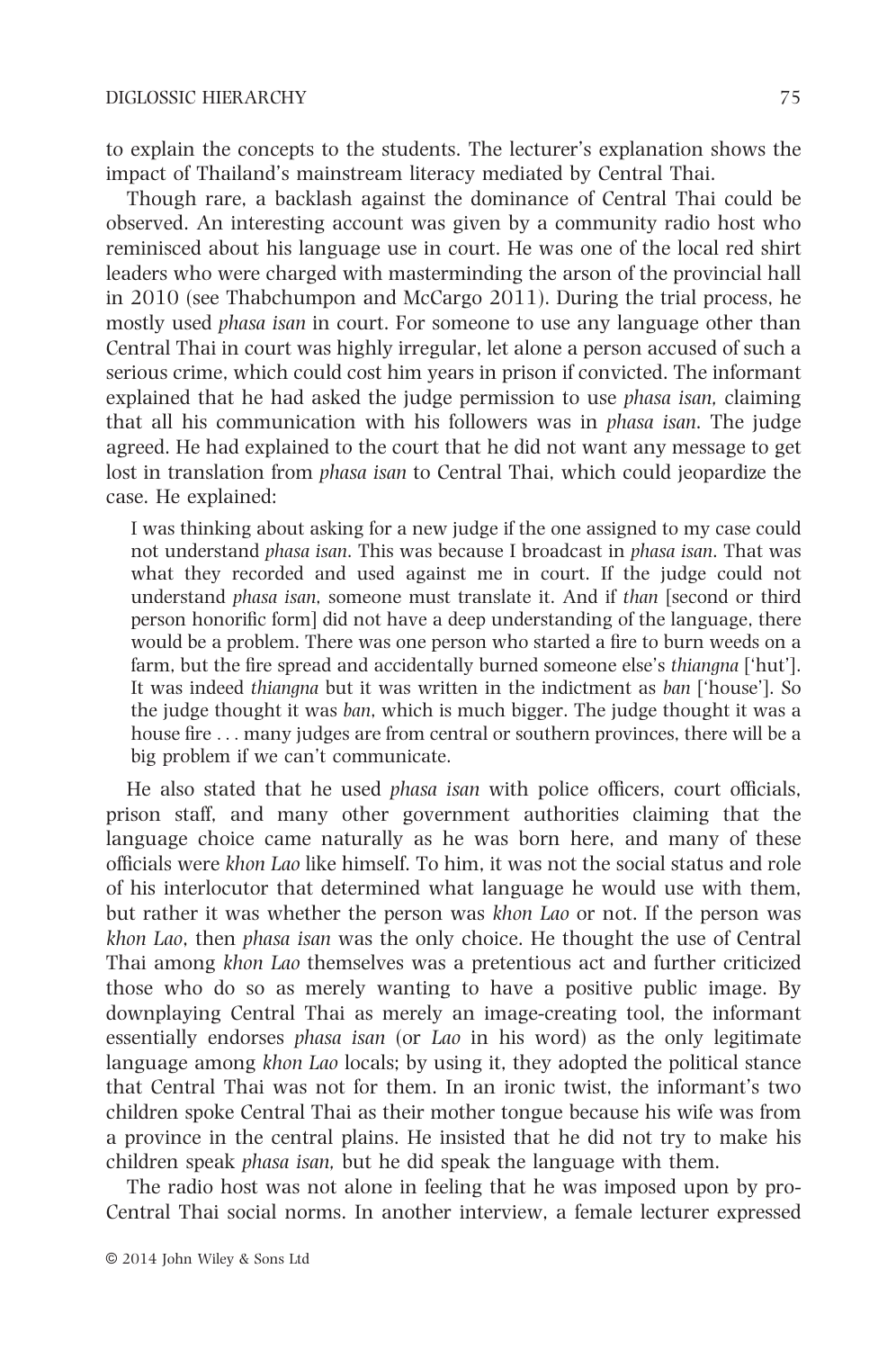her discontent over the strict use of Central Thai in professional encounters among Northeasterners. She shared her sister's experience in attending an academic workshop hosted in Chiang Mai, a large city in the North. There, the sister found herself witnessing something that never happened in any professional training in the Northeast – the invited speaker's use of kham muang, a northern variety, to deliver the session. According to the lecturer, her sister was amazed at how naturally the session went. The lecturer concluded, 'we can't do it here [in other words, in Isan]; we have to speak Thai only'. With her strong sense of Lao identity, the lecturer often used phasa isan, which she called 'Lao', as much as possible even in teaching and communicating with coworkers regardless of the context.

With respect to self-perception, a degree of contestedness was observed. One lecturer, for example, stated adamantly that he was not Lao. He argued:

I call myself khon Ubon ['Ubon person'], born in Ubon, I am khon isan. I call myself khon isan, not Lao, because the word Lao refers to the people in Laos.

The informant further asserted that chao ban ('villagers') would call themselves Lao but educated people like himself would call themselves khon isan. In his view, Northeasterners used the word Isan to distinguish themselves from Lao people. In stark contrast to the lecturer's view, the community radio host stated:

I call myself khon Lao ['Lao person'], partly because I was born here as khon Ubon. A hundred percent Lao. Even though I'm Lao, I'm khon Ubon. Isan is just kham suai ru ['a fancy word'] they created to call us in King Rama V's reign. We're Lao!

Two informants who were born and raised in the same town with at least one parent who was an Ubon native held strikingly different views on the word 'Lao'. That the lecturer accepted a regional identity (Isan) and rejected Laoness was essentially a statement that he was Thai. On the other hand, the radio host made a distinction between his ethnic identity and nationality. As khon Lao, he acknowledged his cultural backgrounds including the language he spoke, but as khon Ubon, he claimed membership of Thai society. The informant, an outspoken, politically active radio talk show host in his fifties, has been involved in raising localist awareness among his frequent listeners about popular politics as well as local history. Despite their contrasting views toward Lao identity, both informants agreed that they were khon Ubon, and hence khon Thai.

Maintaining Lao ethnic roots by speaking the language and recognizing it as such does not mean the informants identified themselves with Laos the country. Rather, they saw themselves as legitimate members of Thai modern society as mentioned earlier. To some, being khon isan who speak Lao simply means being born and growing up in a community speaking the language. By contrast, older interviewees did not have any trouble being called Lao. They said it was something they were used to and did not think anything about it.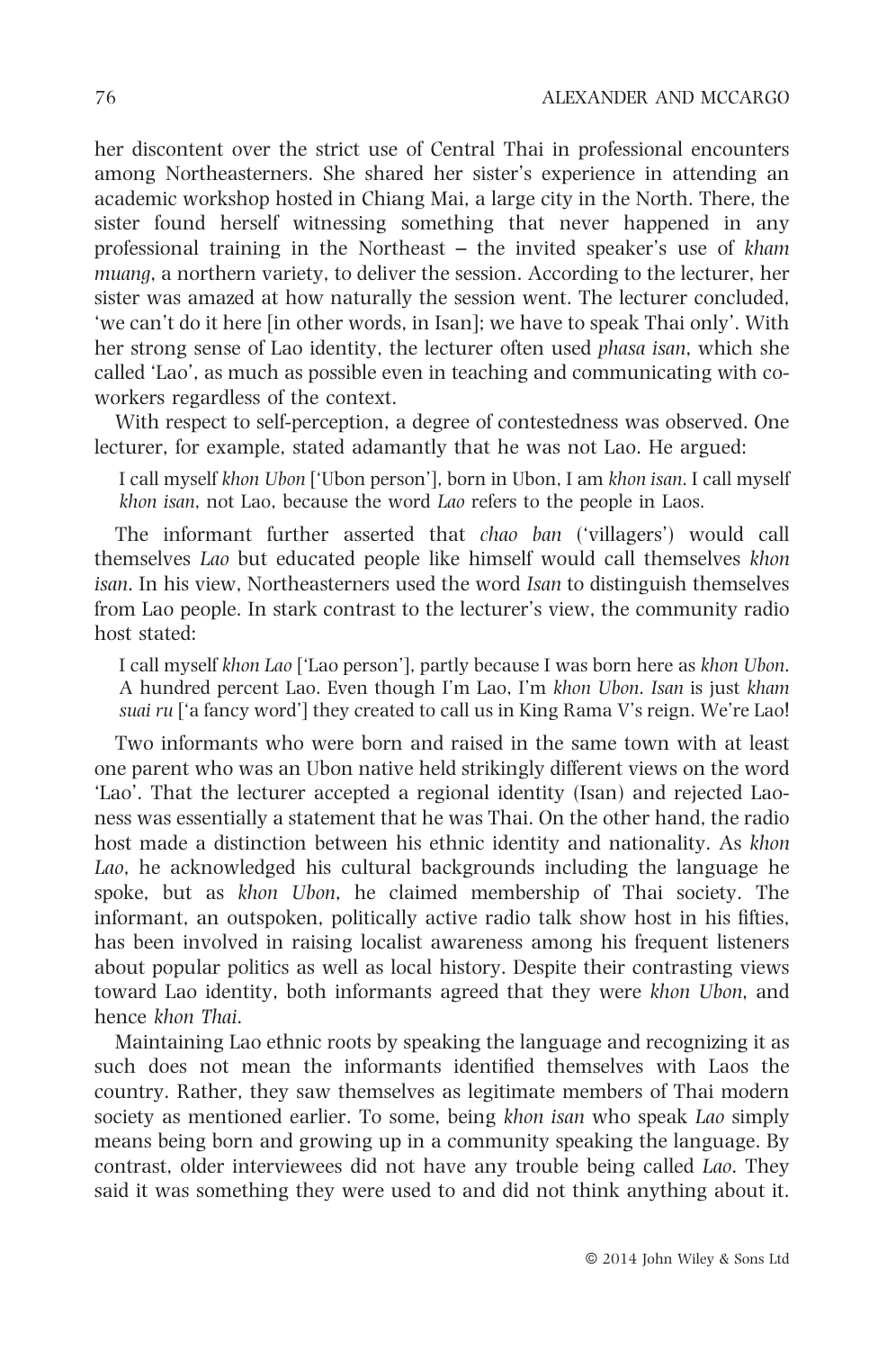This suggests that negative connotations carried by the word 'Lao' were mediated by other factors.

As the official language and a medium of instruction in academic institutions, Central Thai is thus an indispensable, readily-accessible tool which provides access to education. Its instrumentality is one of the reasons that led informants to adopt Central Thai as their home language. Several informants with children taught their children to speak Central Thai at home even when the parents themselves spoke phasa isan to each other. The general laborer reflected on his decision to start using Central Thai when his son was about to enter school, although he had previously used phasa isan with the young child. He did not want his son to be laughed at, although he himself felt embarrassed about his accent when speaking Central Thai. The informant mentioned his inability to 'sound' Thai and his limited opportunities for using the language. Living in a low-income urban community where residents predominantly relied on wage-earning labor or street-side food vending in the neighborhood, his son found himself with no obligation to use Central Thai. He therefore reverted back to phasa isan when talking with his neighborhood peers but continued to speak Central Thai with his father. Suppressing feelings of unnaturalness and embarrassment to speak Central Thai with his son is just one example of Isan people with upward social aspirations who place a lot of importance on the ability to speak Central Thai.

Informants gave different reasons for using Central Thai in their households. By making Thai their first language, parents believe that attending school will be easier for their children. A second reason is associated with the negative attitudes projected towards non-native speakers of Central Thai. Several informants lamented that speaking accented Thai exposed them to ridicule and made them self-conscious. Two informants admitted that they attempted to use Central Thai with their children because they did not want them to end up with an Isan accent.

Intermarriage with people from outside the region helped to promote the use of Central Thai. Three out of four married interviewees whose spouses were from other regions spoke Central Thai with their children; the exception was the radio host. Using Central Thai in the household linguistically accommodated spouses who did not know phasa isan. Central Thai later became the children's mother tongue. None of the spouses attempted to learn phasa isan despite living in the region and being married to phasa isan speakers.

#### Field observations

Observations of public transactions showed that Central Thai was used extensively in state-run service encounters such as those at hospitals, provincial-level offices, and district offices, as well as at businesses with a corporate customer service style. For instance, at chain convenience stores such as the ubiquitous 7-Eleven, for example, clerks invariably used Central Thai with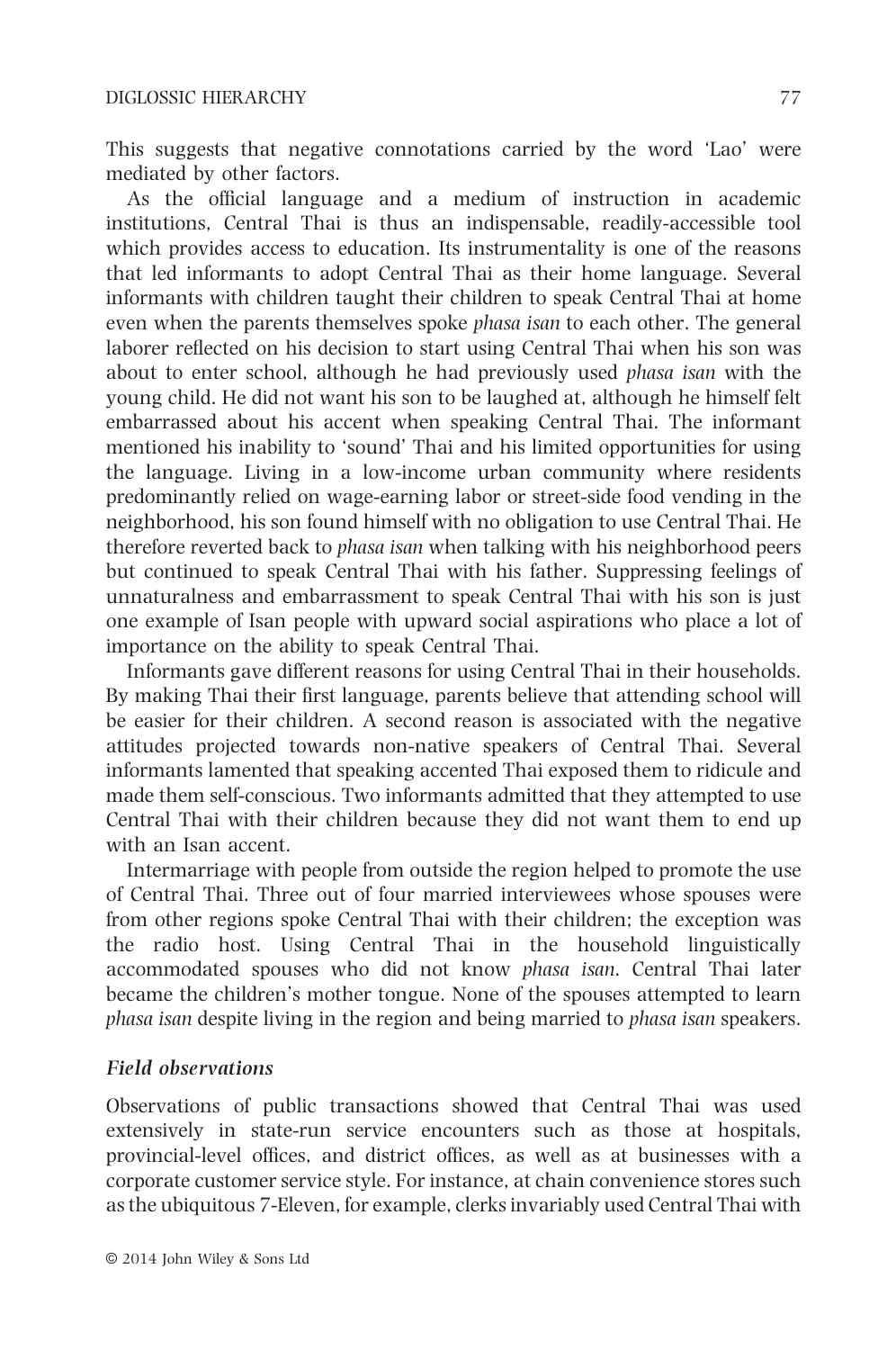customers, even when both parties spoke phasa isan as their mother tongue. Central Thai was also used at locally-owned convenience stores modeled after their Bangkok-based corporate counterparts. Central Thai was also used but was relatively less common in rural sub-district level government offices, where staff are usually from the local community. Here social interactions, be they formal or informal, tend to operate on grounds of solidarity. Solidarity, thus, is not only confined to home domains or circles of friends. It extends to day-to-day interactions with individuals of a lower socio-economic status. Phasa isan was extensively used to interact with street food and open-air market vendors, local shopkeepers, pedicab and taxicab drivers, bus conductors, and village headmen.

Although it is not the purpose of this paper to discuss at length the linguistic properties of the two varieties, we think it is important to give examples of how the varieties mutually influence each other. Lexical choices and their pronunciation can also indicate attitudes towards the languages they are associated with (see Garrett 2010). As observed in other linguistic studies focusing on change in phasa isan (Boonkua 2010; Thongchalerm 2008), Central Thai dominance is not only seen in language choice but also in its influence on lexical, phonetic, and phonological features of phasa isan – a sort of linguistic convergence (Giles 1973) anecdotally observed or discussed by the informants themselves during the interviews. Kinship terms such as yai (Thai word for 'grandmother') replaced *mae yai* (pronounced as /mænai/) while *mae* ('mother'), pho ('father'), and phi ('elder sibling') are now commonly pronounced in a way that reflects the influence of the Central Thai tonal system. Phonetic substitution was also observed. For instance, the sound /s/ was replaced by the Central Thai  $\sqrt{t}$  (transliterated here as s and *ch*, respectively) in certain words such as chong sip et ('Channel 11'), nak wichakan ('scholar'), and *chat pan* ('ethnicity'). Likewise, the Thai sound  $/y/$  replaced  $/p/$ in words like yung ('mess with'). Phonologically, consonant clusters such as /kw-/, /kr-/, and /pl-/ are not typical in phasa isan, but some informants used them in words such as khwai /kwa:j/ ('water buffalo'), khwam /kwa:m/ (a nominalizing prefix), and plian /plian/ ('to change') instead of the typical phasa isan counterparts khuai, khuam, and pian, respectively. Additionally, observations of Central Thai used by local speakers show an 'Isan accent' marked by distinct phonological characteristics such as vowel nasalization and diphthongization. A further extensive linguistic analysis should shed light on the extent to which Central Thai interacts with phasa isan phonologically.

#### DISCUSSION

We set out to explore relationships between phasa isan and Central Thai in terms of language use and associated beliefs and attitudes. We have found that both varieties are in a transitional diglossic relationship in favor of Central Thai, the High variety, relative to phasa isan, the Low variety. In general, Central Thai is a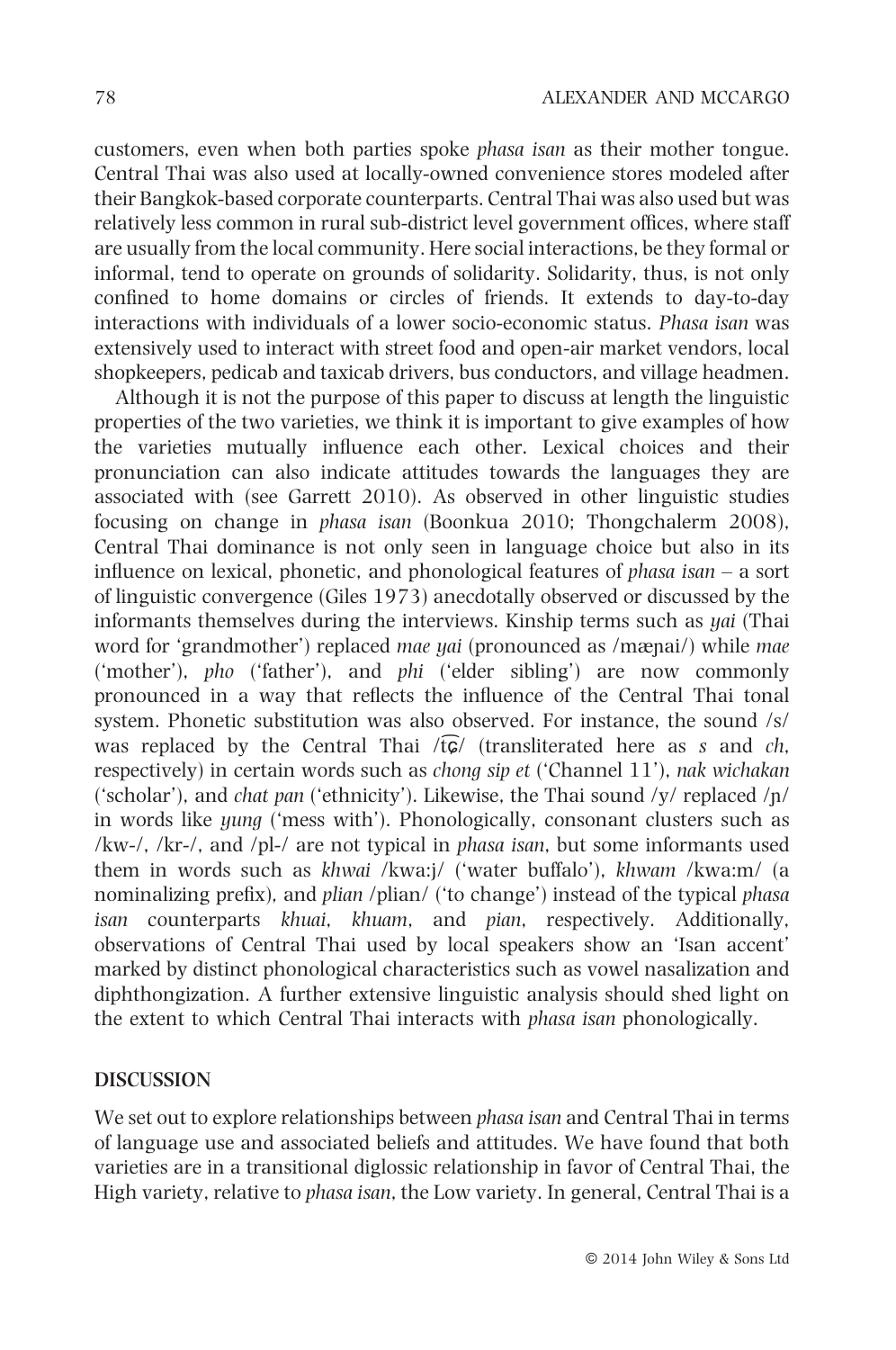language of prestige, a lingua franca and national symbol while phasa isan is a language of humility, in-group means of communication, and regional symbol.

The general diglossic patterns of language use can be explained by social identity theory (Tajfel and Turner 1986) whereby the informants identify themselves as khon isan and use phasa isan as their in-group identity attributes. The notion of khon isan transforms ethnolinguistic into regional traits; it is a group identity of the ethnically diverse peoples of the Northeast. That is, although the majority of khon isan speak phasa isan, khon isan identity does not exclude minorities in the region. Shared use of the term khon isan downplays their sense of being 'ethnic others'. As Laungaramsri (2003) has argued, the notion of khon isan is a product of the Thai state's successful suppression of the Lao identity of northeasterners. It created the notion of khon isan ('people of the northeast'), which has finally become ethnically neutral.

Social identity theory draws upon 'intergroup comparisons' as a basis on which speakers choose what language to use and the occasion to use it. That these bilingual phasa isan-Central Thai informants use Central Thai mainly when they need to access government services, illustrates that social distance is being determined by inter-group differences. By using Central Thai, phasa isan-speaking clients acknowledge that the officials in those transactions assume the role of 'others' with whom they cannot and should not participate in in-group language interactions.

What we have discussed above is based on general patterns of language use. Identifying group membership and comparing one to others is complex, context-dependent, and may even involve assuming multiple, contested identities. Thus, given the social and cultural context of Thailand, we find it useful to discuss phasa isan-Central Thai relationships under the following themes: nationalism; social stratification; and language maintenance and shift.

#### Nationalism

Although khon isan in this study view condescending attitudes towards them as emanating from Bangkok and the Central Plains, they do not relate this to the fact that Central Thai originated in the Central Plains. Instead of seeing Central Thai as a language of the outgroup (Central Plains Thai), they see it as a marker of national identity (standard Thai) (Rappa and Wee 2006). Their embrace of Central Thai as the High variety suggests that state-led nationalism has been generally successful; as Smalley (1994: 99) puts it:

Lao-speaking people in Thailand have a strong sense of being Thai citizens, of belonging to the Thai nation, of being under the Thai king.

While strong resistance is observed among Malay-speaking residents of the Southern border provinces, many of whom reject state schools in favor of private Islamic schools where the use of Patani Malay is more acceptable (McCargo 2008), our informants had no problems studying in school through the medium of Central Thai. Their sense of being primarily Thai is also seen in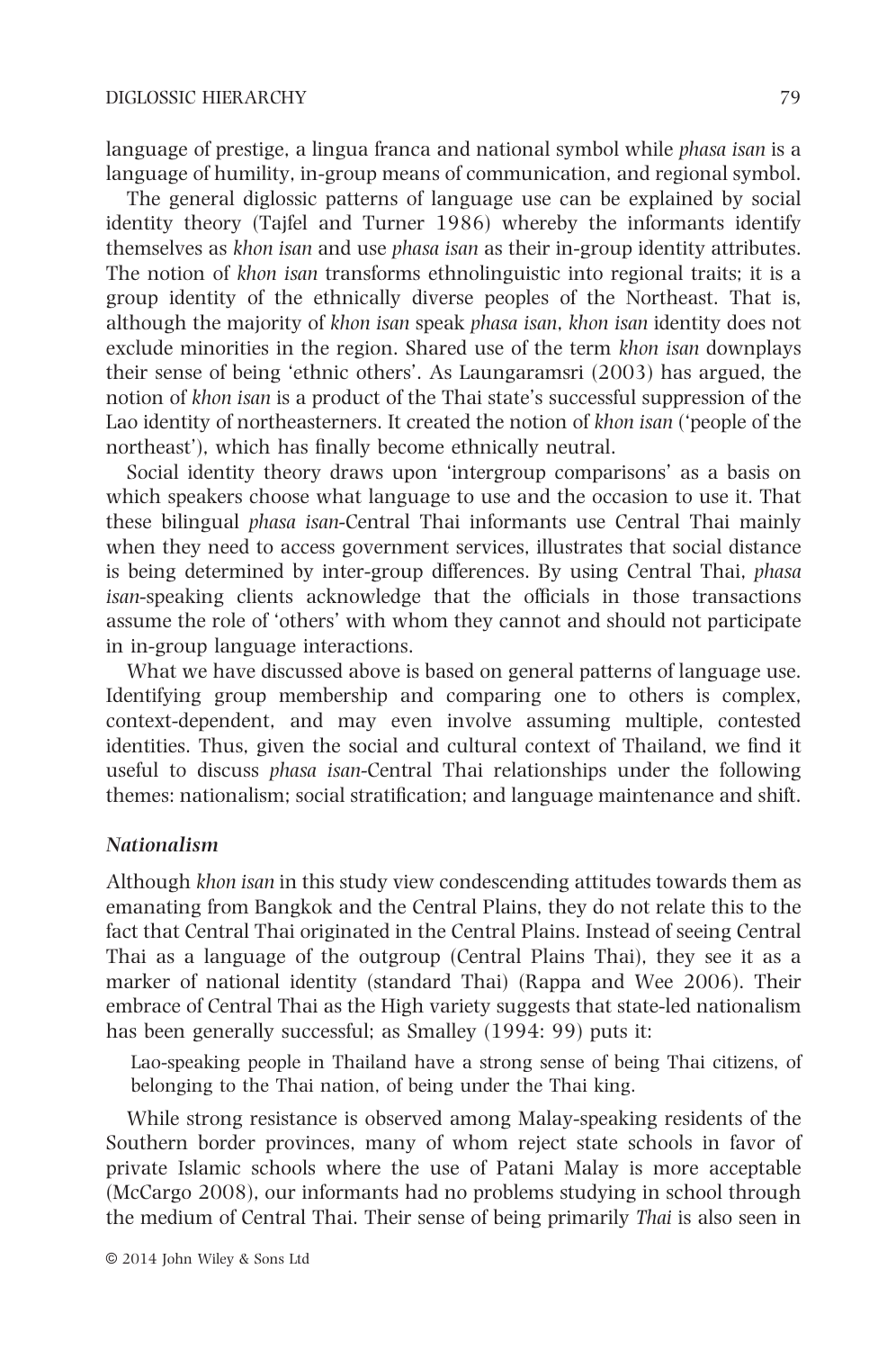informants' self-identifying terms. Most questionnaire respondents preferred to describe themselves first and foremost as khon Thai and considered khon isan as of the 'Thai race'. While the term khon Thai can refer either to ethnicity or simply to the legal status as Thai citizens, khon isan has no legal meaning. It is a socially constructed identity of people from this region. It does, however, play along well with the dominant nationalist frame of Thai-ness. Some informants refer to phasa isan as Lao. This suggests that these respondents regard Lao elements as not against Thai-ness. That Thai-ness, a questionable construct in itself, takes precedence over other, more historically grounded ethnicities is a legacy of the nation-forming process (Sattayanurak 2005). Since the term 'Isan' was introduced during the Fifth Reign more than a century ago, khon isan have gradually largely accepted their identity as a region of Siam/ Thailand.

Accepting the identity of khon isan not only reinforces the Thai prescribed regional identity, but it also allows different ethnicities to identify themselves with their local roots without challenging the authority of Bangkok. The term isan also helps the speaker establish a space between the prestigious Thai and the perceived inferior Lao. When faced with a difficult situation involving identity, several opted to refer to themselves as khon isan in front of outsiders, resorting to their common regional traits (Smalley 1994) instead of highlighting ethnic cleavages within the region. As Hayashi puts it, 'the definition of Isan as a regional identity is relative to the context in which it is used and can be changed by users to reflect their relationship with others' (2003: 47).

#### Social stratification

Nationalism alone could not have easily placed these two varieties in this diglossic situation. Different and conflicting social, cultural, and religious values are some of the reasons that the Thai state has not been successful in assimilating the Malay-speaking population in the South (McCargo 2008). Based on the findings, we argue that khon isan share sociocultural values with the mainstream Thai society that are conducive to the juxtaposition of Central Thai and phasa isan in such a way that Central Thai connotes prestige and power and phasa isan inferiority and humbleness. The use of Central Thai in bureaucratic transaction symbolizes the institutional power represented by the official: a bureaucrat who controls the interaction, and in doing so creates power inequality (Philips 2004). That Central Thai is the medium of instruction reinforces schools and universities as 'the key site for the creation of the monolingual spaces of a nation-state' (Martin-Jones 2007: 175), one that automatically excludes a local language as an alternative medium of instruction. There must be a sociocultural mechanism that helps to justify and perpetuate such power imbalance. Deeply ingrained social stratification, very much influenced by Buddhist ideologies practiced widely in Thailand and Laos, play a role here. Various learned practices such knowing who is superior (thi tam thi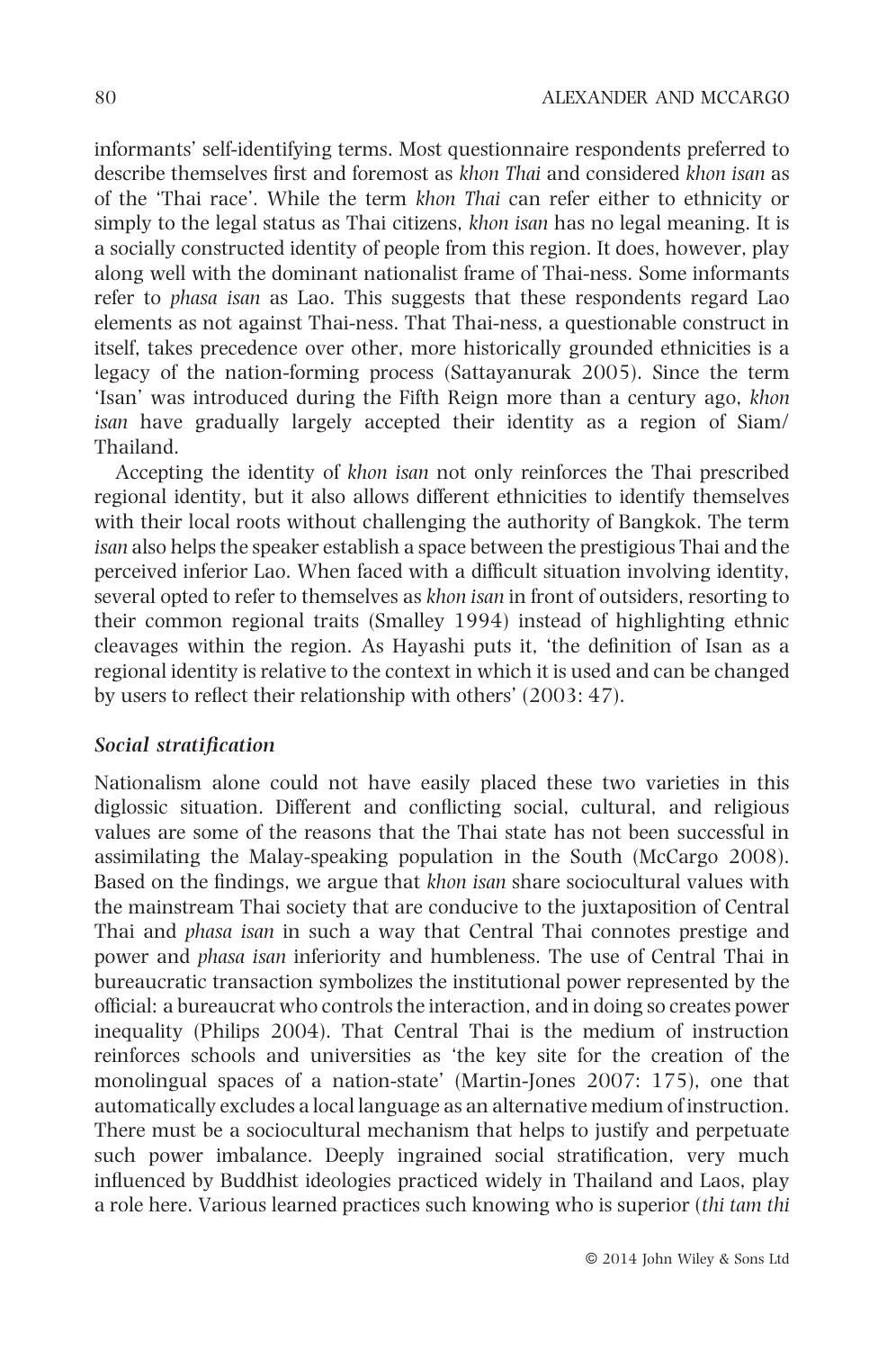sung, or 'low place, high place') in placing oneself in a socially appropriate position relative to others, the concept of knowing kala tesa (tempo-spatial constraints) to conduct oneself in the manner appropriate to time and place (see also Hanks 1962), and the use of linguistic devices by social status (Khanittanan 1988), work in concert with Buddhist beliefs to place people in high and low statuses. Buddhist notions of karma, which explain current events as a result of past actions, help to justify sociopolitical inequality and support 'the monopoly of high status by a select few' (Hayashi 2003: 14), which in turn contributes to the creation of individual rank in society.

Such beliefs manifest themselves in attitudes to language, which are essentially attitudes towards speakers of particular languages (Edwards 2009). While complaining of being looked down upon (a common theme in social discrimination against *khon isan*), the majority of *khon isan* in this study accept this socially prescribed inferior status and see phasa isan as a language inferior to Central Thai. While negative attitudes about phasa isan were not overtly expressed, we observed in questionnaire findings that fewer respondents claimed to be fluent phasa isan speakers than considered themselves fluent Central Thai speakers. Additionally, interviewed students spoke of phasa isanspeaking peers who avoided speaking the language because of embarrassment. Why was this the case, when *phasa isan* is widely used in the region where the great majority of the respondents were born? Are these speakers reluctant to share honest self-assessments of their ability to speak the language because it is a language of inferior people?

But accepting one's lower, inferior place in the social hierarchy does not signal an intention to remain there permanently (Hanks 1962; Smalley 1988). Smalley specifically argues, 'language hierarchy makes upward mobility possible for those who can learn the behavior of people above them and who can manage the resources required' (1988: 257). For this reason, many speakers tend to adopt Central Thai, rather than try to elevate the lower status of phasa isan.

#### Language maintenance and shift

Edwards (2009) distinguishes two separable functions of language: communicative and symbolic. He further predicts, 'the loss or abandonment of a language in its ordinary communicative role must eventually lead to the dilution or, indeed, the disappearance of its symbolic or "associational" capacity' (2009: 57). That diglossia exists in the region testifies to the communicative functions of phasa isan and Central Thai. However, speakers' willingness to embrace the use of Central Thai in home domains shows that Central Thai is encroaching on phasa isan's domains – something that also occurs in other diglossic situations (see, for example, Pauwels 1988; Schiffman 1993). As the majority of our informants are university students with upward social aspirations, a positive bias towards Central Thai might be expected. It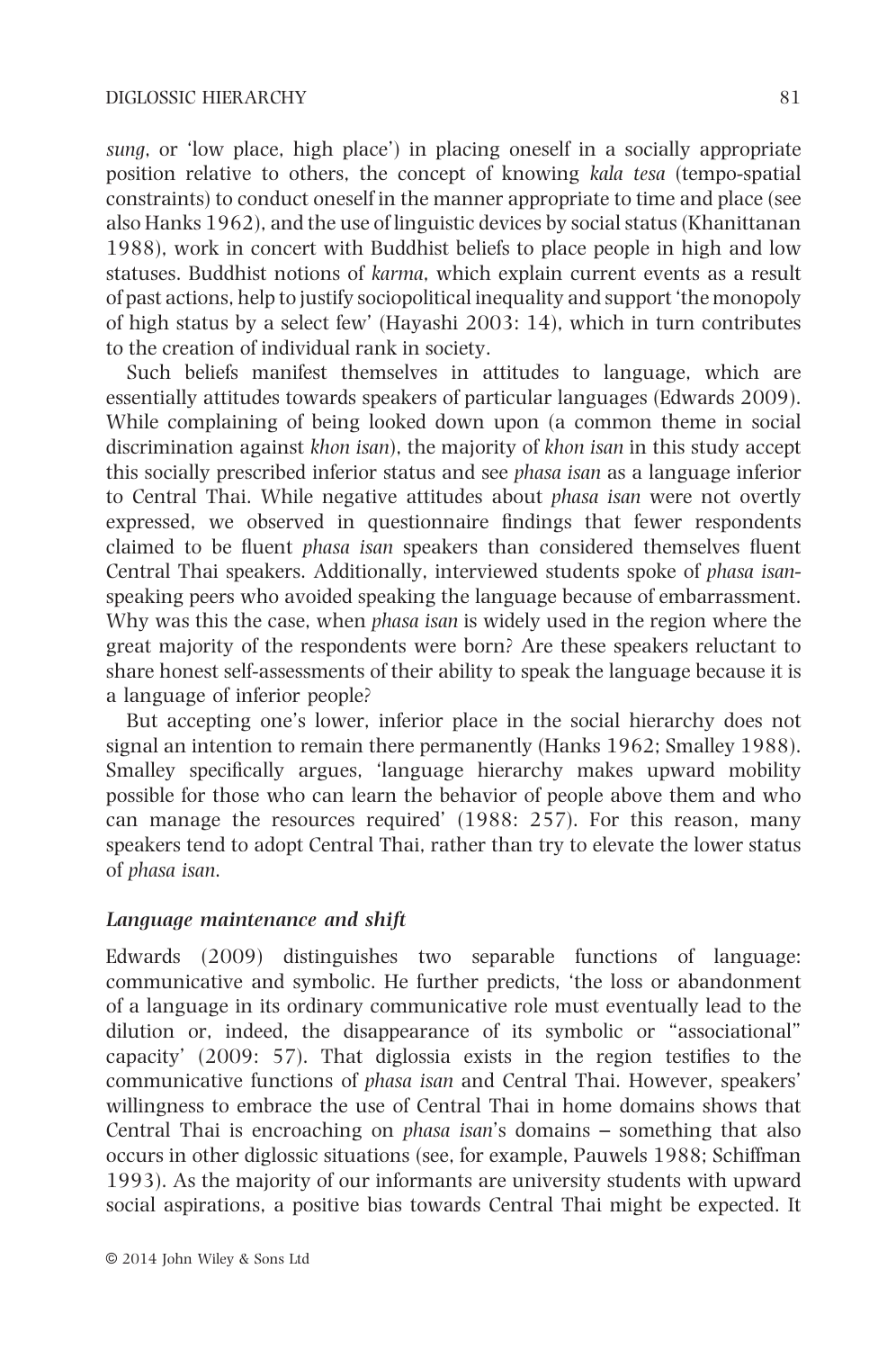illustrates a key trend among university-educated younger generations who will be the future of the region.

In terms of symbolic functions, Central Thai is associated with a sense of national unity, modernity, and upward social aspirations. The speakers' language choice depends on how speakers relate to these three symbolic dimensions. For instance, informants see Central Thai as a language of upward social mobility, just as the command of English is a passport to career opportunities (see Fairclough 1989); increasingly, parents whose first language is phasa isan are choosing to raise their children in a Central Thaispeaking home environment. A general pattern is that phasa isan is confined to non-formal transactions and home domains. In these domains, the separation of communicative and symbolic functions is not readily visible. However, in transactions marked by social distance, we have seen some evidence for symbolic aspects of phasa isan, for example, the radio host's use of phasa isan in court. When talking among themselves, for phasa isan speakers to call their language Lao is a non-issue. However, when dealing with someone they perceive as an outsider, the word isan is often used as a regional extension of Thai-ness (see Hayashi 2003; McCargo and Hongladarom 2004). Given the popularity of Central Thai, the question then is: how long will khon isan continue to preserve the symbolic functions of phasa isan? Since speakers of phasa isan comprise almost one-third of the national population, we do not think obsolescence poses a serious concern for supporters of the language. Despite its limited domains of use, if speakers and later generations continue to maintain phasa isan in these domains, the variety is likely to endure. However, there is no guarantee that a substantial language shift will not occur. With its higher status, Central Thai is already very popular among younger, formally educated speakers, as shown in this study. We have already seen a change underway. Because it is so positively linked with urbanization and modernity, Central Thai may continue to encroach on language domains once dominated by phasa isan.

#### **CONCLUSIONS**

We set out to explore patterns of language use in Ubon Ratchathani. Specifically, we sought to answer the question of whether Northeasterners use phasa isan and Central Thai in different domains of use and how sociocultural values or attitudes associated with the use of each language related to Isanness or Thai-ness. Within the context of our study, we have found that phasa isan and Central Thai are in a diglossic relationship where Thai is the High, and phasa isan is the Low variety. Our findings confirm those in previous studies that Thai hierarchical ideologies manifest themselves in both the relationship between Central Thai and its so-called dialects including phasa isan. They are reflected in the adoption of the national language, Central Thai, in institutional settings and formal business encounters (the high place) and phasa thin (dialects) in non-formal encounters (the low place). However, not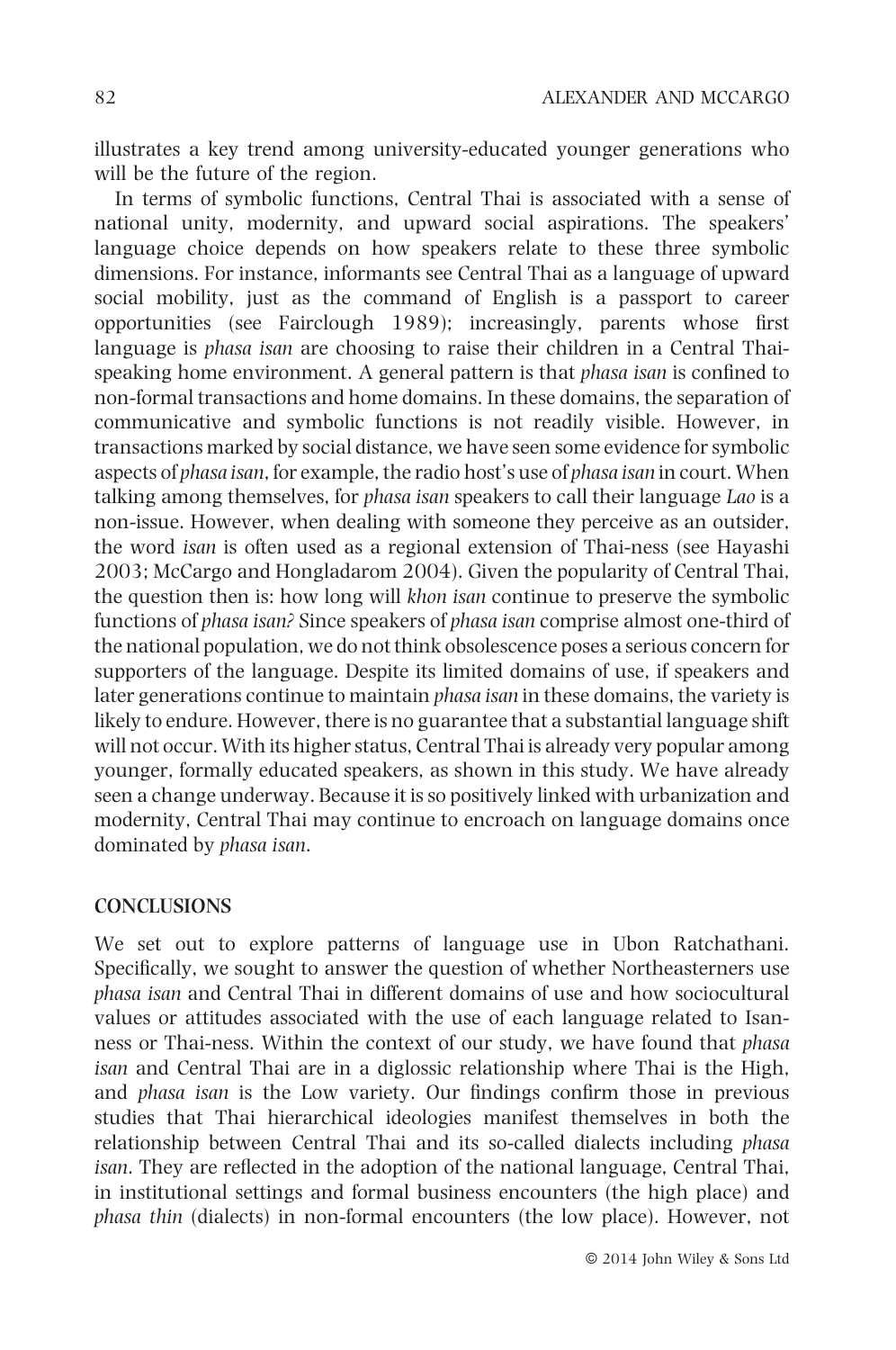only is Central Thai a symbol of power, it also has started to be used to show solidarity between parents and children in Northeasterners' home domains as well as among school peers of different ethnic backgrounds. Therefore, the perceived distance between linguistic ties between Isan and Lao people has become more apparent, and phasa isan is now viewed as part of the regional identity. To a lesser degree, we have observed that deploying phasa isan still sometimes functions as a political statement, reflecting resentment over inequalities created by the state. Since our study was small-scale and drew heavily on the attitudes of university students, it represents the views of formally educated, younger generations but does not necessarily reflect the views of residents in other socio-economic circumstances. Further research that includes speakers from diverse backgrounds would give a more balanced view of this phenomenon.

#### **NOTE**

1. We would like to express our sincere appreciation to our participants who gave their time to take part in this study. We would also like to thank two anonymous reviewers and the Journal's editors for their invaluable comments, which helped greatly to improve earlier versions of the paper. We are particularly indebted to editor Allan Bell for his continuous support and comments during the revising process. All errors remain our own.

# **REFERENCES**

- Barmé, Scott. 1993. Luang Wichit Wathakan and the Creation of a Thai Identity. Singapore: Institute of Southeast Asian Studies.
- Boonkua, Wachira. 2010. A study of Northeastern Thai dialect idioms change. Unpublished master's thesis. Bangkok, Thailand: Srinakharinwirote University.
- Brown, David. 1994. The State and Ethnic Politics in Southeast Asia. New York: Routledge.
- Bucholtz, Mary and Kira Hall. 2004. Language and identity. In Alessandro Duranti (ed.) A Companion to Linguistic Anthropology. Malden, Massachusetts: Blackwell. 369–394.
- Connors, Michael Kelly. 2009. Another country: Reflections on the politics of culture and the Muslim South. In John Funston (ed.) Divided Over Thaksin: Thailand's Coup and Problematic Transition. Singapore: Institute of Southeast Asian Studies. 110–123.
- Diller, Anthony. 2002. What makes Central Thai a national language? In Craig J. Reynolds (ed.) National Identity and Its Defenders. Chiang Mai, Thailand: Silkworm Books. 71–107.
- Draper, John. 2010. Inferring ethnolinguistic vitality in a community of Northeast Thailand. Multilingual and Multicultural Development 31: 135–147.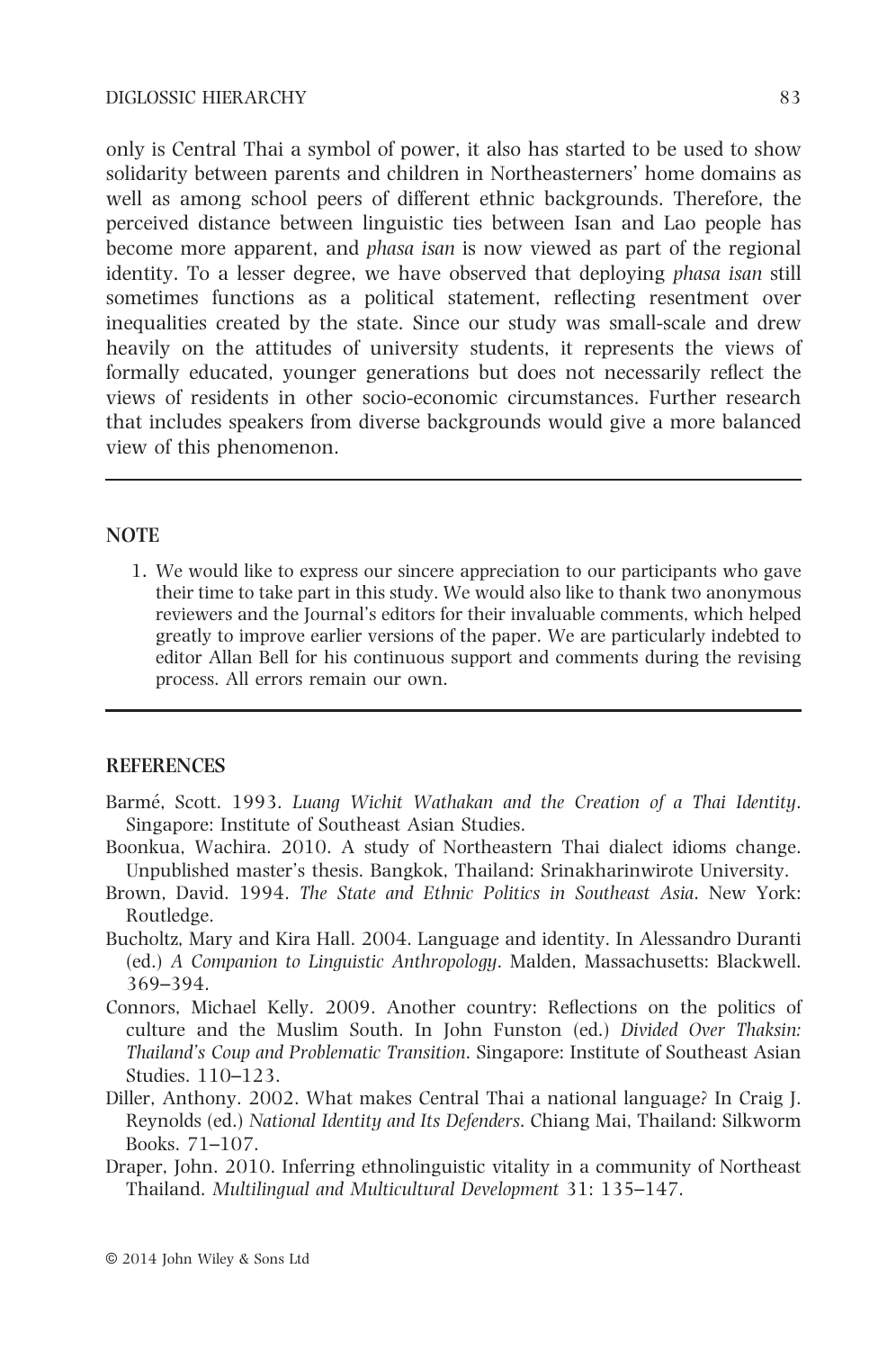- Edwards, John. 2009. Language and Identity: An Introduction. Cambridge, U.K.: Cambridge University Press.
- Elinoff, Eli. 2012. Smouldering aspirations: Burning buildings and the politics of belonging in contemporary Isan. South East Asia Research 20: 381–398.
- Eoseewong, Nidhi. 1984. Phasa thai matrathan kap kanmuang [Standard Thai and politics]. Phasa lae nangsue [Language and Books] 17: 11–37.
- Fairclough, Norman. 1989. Language and Power. London: Longman.
- Feeny, David. 2003. The political economy of regional inequality: The Northeast of Thailand 1800–2000. Crossroads: An Interdisciplinary Journal of Southeast Asian Studies 17: 29–59.
- Ferguson, Charles F. 1959. Diglossia. Word 15: 325–340.
- Fishman, Joshua. 1967. Bilingualism with and without diglossia; diglossia with and without bilingualism. Journal of Social Issues 23: 29–38.
- Garrett, Peter. 2010. Attitudes to Language: Key Topics in Sociolinguistics. Cambridge, U.K.: Cambridge University Press.
- Giles, Howard. 1973. Accent mobility: A model and some data. Anthropological Linguistics 15: 87–105.
- Glassman, Jim. 2010. 'The provinces elect government, Bangkok overthrows them': Urbanity, class, and post-democracy in Thailand. Urban Studies 47: 1301–1323.
- Hanks, Lucien. 1962. Merit and power in Thai social order. American Anthropologist 64: 1247–1261.
- Haugen, Einar. 1966. Dialect, language, nation. American Anthropologist 68: 922–935.
- Hayashi, Yukio. 2003. Practical Buddhism among the Thai-Lao: Religion in the Making of a Region. Kyoto, Japan: Kyoto University Press and Trans Pacific Press.
- Hesse-Swain, Catherine. 2011. Speaking in Thai, dreaming in Isan: Popular Thai television and emerging identities of Lao Isan youth living in Northeast Thailand. Unpublished PhD dissertation. Perth, Australia: Edith Cowan University.
- Hong, Lysa. 2000. Twenty years of sinlapa watthanatham: Cultural politics in Thailand in the 1980s and 1990s. Journal of Southeast Asian Studies 31: 26–47.
- Khanittanan, Wilaiwan. 1988. Some observations on expressing politeness in Thai. Language Sciences 10: 353–362.
- Kislenko, Arne. 2004. A not so silent partner: Thailand's role in covert operations, counter-insurgency, and the wars in Indochina. The Journal of Conflict Studies 24: 65–96.
- Kosonen, Kimmo. 2009. Language-in-education policies in Southeast Asia: Overview. In Kimmo Kosonen and Catherine Young (eds.) Mother Tongue as Bridge Language of Instruction: Policies and Experiences in Southeast Asia. Bangkok, Thailand: SEAMO. 22–43.
- Laungaramsri, Pinkaew. 2003. Ethnicity and the politics of ethnic classification in Thailand. In Colin Mackkeras (ed.) Ethnicity in Asia. London: Routledge. 157– 173.
- Liu, Amy H. and Jacob Ricks. 2012. Coalitions and language politics: Policy shifts in Southeast Asia. World Politics 64: 476–506.
- London, Bruce. 1977. Is the primate city parasitic? The regional implications of national decision making in Thailand. The Journal of Developing Areas 12: 49–68.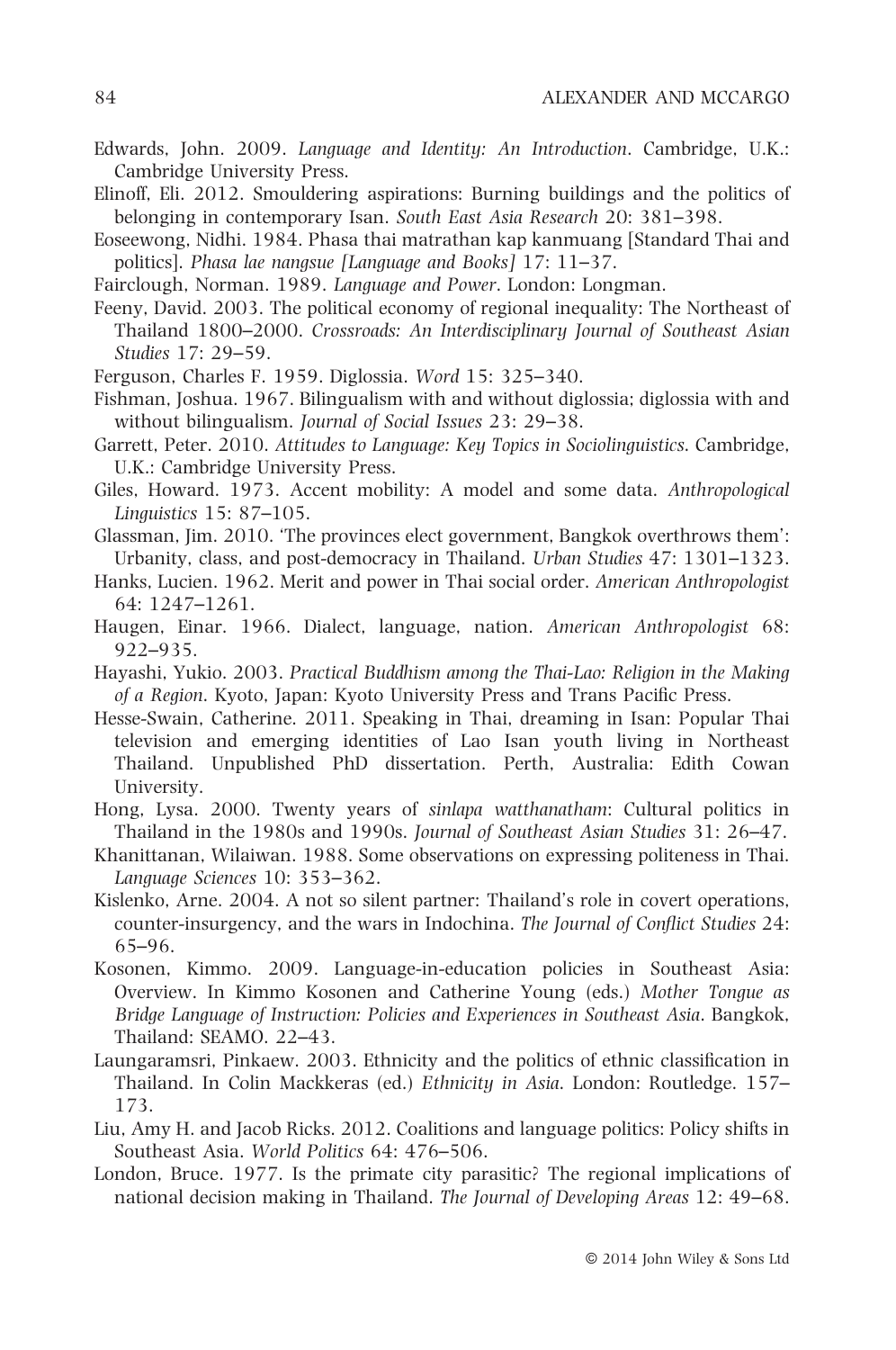- Martin-Jones, Marilyn. 2007. Bilingualism, education and the regulation of access to language resources. In Monica Heller (ed.) Bilingualism: A Social Approach. New York: Palgrave Macmillan. 161–182.
- McCargo, Duncan. 2008. Tearing Apart the Land: Islam and Legitimacy in Southern Thailand. Ithaca, New York: Cornell University Press.
- McCargo, Duncan and Krisadawan Hongladarom. 2004. Contesting Isan-ness: Discourses of politics and identity in Northeast Thailand. Asian Ethnicity 5: 219– 234.
- National Census Bureau. 2010. Last accessed 11 January 2013 at http://popcensus. nso.go.th/file/popcensus-20-12-54.pdf
- Pauwels, Anne. 1988. Diglossic communities in transition: The cases of the Limburgs and Swabian communities in Australia. International Journal of the Sociology of Language 72: 85–100.
- Philips, Susan. 2004. Language and social inequality. In Alessandro Duranti (ed.) A Companion to Linguistic Anthropology. Malden, Massachusetts: Blackwell. 474–495.
- Premsrirat, Suwilai. 2006. Thailand: Language situation. In Keith Brown (ed.) Encyclopedia of Language and Linguistics, Vol. 2. Amsterdam, The Netherlands: Elsevier. 642–644.
- Premsrirat, Suwilai. 2008. Orthography development: A tool for revitalizing and maintaining ethnic minority languages. Journal of Language and Culture 26: 18– 34.
- Rappa, Antonio and Lionel Wee. 2006. Language Policy and Modernity in Southeast Asia: Malaysia, the Philippines, Singapore, and Thailand. New York: Springer.
- Reynolds, Craig J. (ed.). 2002. National Identity and Its Defenders. Chiang Mai, Thailand: Silkworm Books.
- Sattayanurak, Saichol. 2005. Kan sang 'khwampenthai' krasaelak lae 'kwamching' thi khwampenthai sang (ton thi 1) [The construction of mainstream thought on 'Thainess' and 'the Truth' constructed by 'Thai-ness' (Part 1)]. Paper presented to the Second Thailand Humanities Research Forum, 10–11 August, Chiang Mai, Thailand.
- Schiffman, Harold. 1993. The balance of power in multiglossic languages: Implications for language shift. International Journal of the Sociology of Language 103: 115–148.
- Scupin, Raymond. 1988. Language, hierarchy, and hegemony: Thai Muslim discourse strategies. Language Sciences 10: 331–351.
- Smalley, William A. 1988. Thailand's hierarchy of multilingualism. Language Sciences 10: 245–261.
- Smalley, William A. 1994. Linguistic Diversity and National Unity: Language Ecology in Thailand. Chicago, Illinois: University of Chicago Press.
- Streckfuss, David. 2012. An 'ethnic' reading of 'Thai' history in the twilight of the century-old official 'Thai' national model. South East Asia Research 20: 305–337.
- Tajfel, Henri and John Turner. 1986. The social identity theory of inter-group behavior. In Stephen Worchel and William G. Austin (eds.) Psychology of Intergroup Relations. Chicago, Illinois: Nelson-Hall. 33–47.
- Textor, Robert. 1961. From Peasant to Pedicab Driver: A Social Study of Northeastern Thai Farmers Who Periodically Migrated to Bangkok and Became Pedicab Drivers. New Haven, Connecticut: Yale University Press.